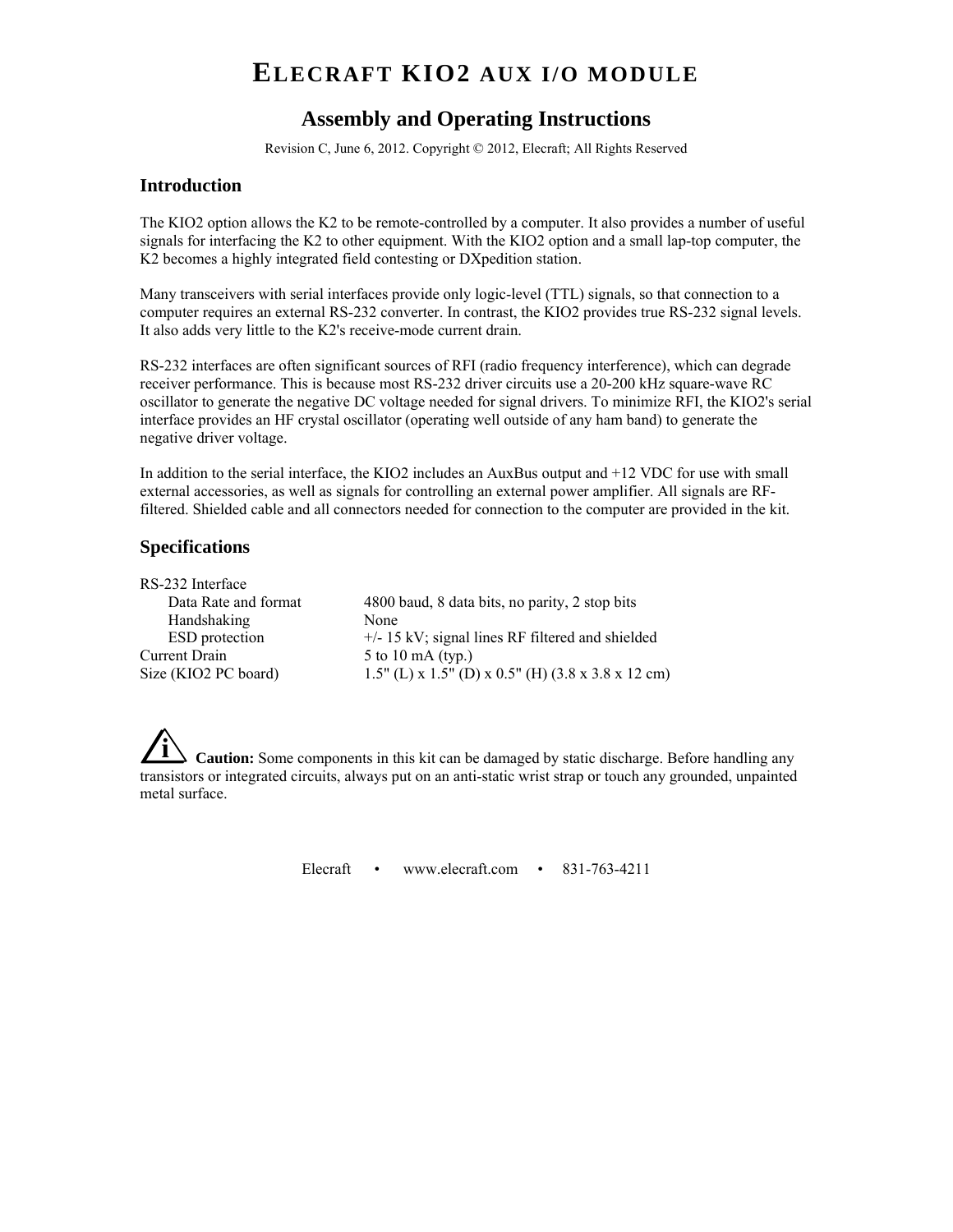# **Parts Inventory**

| Ref.             | <b>Description</b>                                          | Part No. | Qty                     |
|------------------|-------------------------------------------------------------|----------|-------------------------|
|                  |                                                             |          |                         |
| C14              | Capacitor, 56 pF ("56" or "560")                            | E530076  | 1                       |
| C10              | Capacitor, 120 pF ("121" or "120")                          | E530077  | $\mathbf{1}$            |
| C1, C2, Ctxd     | Capacitor, .001 µF ("102"); Ctxd used on Control Board      | E530074  | $\overline{3}$          |
| C3-C7,C9,C11,C13 | Capacitor, .01 µF ("103")                                   | E530019  | $\,8\,$                 |
| C12, C15         | Capacitor, 0.1 µF ("104")                                   | E530020  | $\overline{2}$          |
| C8               | Capacitor, 10 µF low-profile electrolytic                   | E530045  | $\mathbf{1}$            |
| $D1-D4$          | Diode, 1N4148                                               | E560002  | $\overline{4}$          |
| J1               | 9-pin female "D" connector (DB9F)                           | E620048  | $\mathbf{1}$            |
| $\overline{J2}$  | Connector not used; wires will be soldered at this location |          | $\mathbf{0}$            |
| L1               | RF choke, subminiature, 15 µH (BRN-GRN-BLK)                 | E690012  | 1                       |
| L2, L3, L4       | RF choke, subminiature, 100 µH (BRN-BLK-BRN)                | E690013  | $\overline{\mathbf{3}}$ |
| L <sub>5</sub>   | Toroidal inductor, FT23-43 core (dark gray); see text       | E680004  | $\mathbf{1}$            |
| Q1               | Transistor, J310                                            | E580012  | $\mathbf{1}$            |
| R1               | Resistor, 3.9 k, 1/4 watt, 5% (ORG-WHT-RED)                 | E500009  | $\mathbf{1}$            |
| R2               | Resistor, 47 ohms, 1/4 watt, 5% (YEL-VIO-BLK)               | E500019  | $\mathbf{1}$            |
| U1               | IC, MAX1406CPE (alt: LT1039CN16)                            | E600036  | 1                       |
| U2               | IC, voltage regulator, 78L05                                | E600029  | $\mathbf{1}$            |
| X1               | Crystal, low-profile, 16.289 MHz ("S162" or similar label)  | E660014  | $\mathbf{1}$            |
|                  | Components on the AUX2 PC board                             |          |                         |
| C2               | Capacitor, .01 μF ("103")                                   | E530019  | $\mathbf{1}$            |
| $\overline{C}$   | Capacitor, 0.1 µF ("104")                                   | E530020  | $\mathbf{1}$            |
| J1               | Conn., 10-pin (total), dual-row female, 0.1" spacing        | E620045  | $\mathbf{1}$            |
| J2               | Connector not used; wires will be soldered at this location |          | $\boldsymbol{0}$        |
| L1               | RF choke, subminiature, 15 µH (BRN-GRN-BLK)                 | E690012  | $\mathbf{1}$            |
| P <sub>1</sub>   | Conn., 10-pin (total), dual-row male, 0.1" spacing          | E620040  | $\mathbf{1}$            |
|                  | <b>Hardware and Miscellaneous</b>                           |          |                         |
| <b>MISC</b>      | KIO2 PC board                                               | E100125  | $\mathbf{1}$            |
| <b>MISC</b>      | AUX2 PC board                                               | E100126  | $\mathbf{1}$            |
| <b>MISC</b>      | 9-pin female "D" connector (DB9F)                           | E620048  | $\mathbf{1}$            |
| <b>MISC</b>      | 9-pin male "D" connector (DB9M)                             | E620049  | 1                       |
| <b>MISC</b>      | DB9 backshell assembly w/hardware                           | E620050  | $\overline{2}$          |
| <b>MISC</b>      | 8-conductor shielded cable                                  | E760014  | $2$ ft.                 |
| <b>MISC</b>      | 4-conductor shielded cable                                  | E760009  | 10 ft.                  |
| <b>HDWR</b>      | Hex standoff, male/fem., 4-40 x 3/16" (qty. incl. 1 spare)  | E700052  | $\mathfrak{Z}$          |
| <b>HDWR</b>      | Nut, 4-40, brass (qty. includes 1 spare)                    | E700051  | $\overline{\mathbf{3}}$ |
| <b>MISC</b>      | Enamel wire, #26 Thermaleze, RED                            | E760002  | $2$ ft.                 |
| <b>MISC</b>      | Hookup wire, green                                          | E760008  | $1$ ft.                 |
| <b>MISC</b>      | Cable ties, 3 inch (7.6 cm)                                 | E980002  | $\overline{3}$          |

The table below lists all parts in the kit. Refer to the K2 manual parts lists for parts photographs.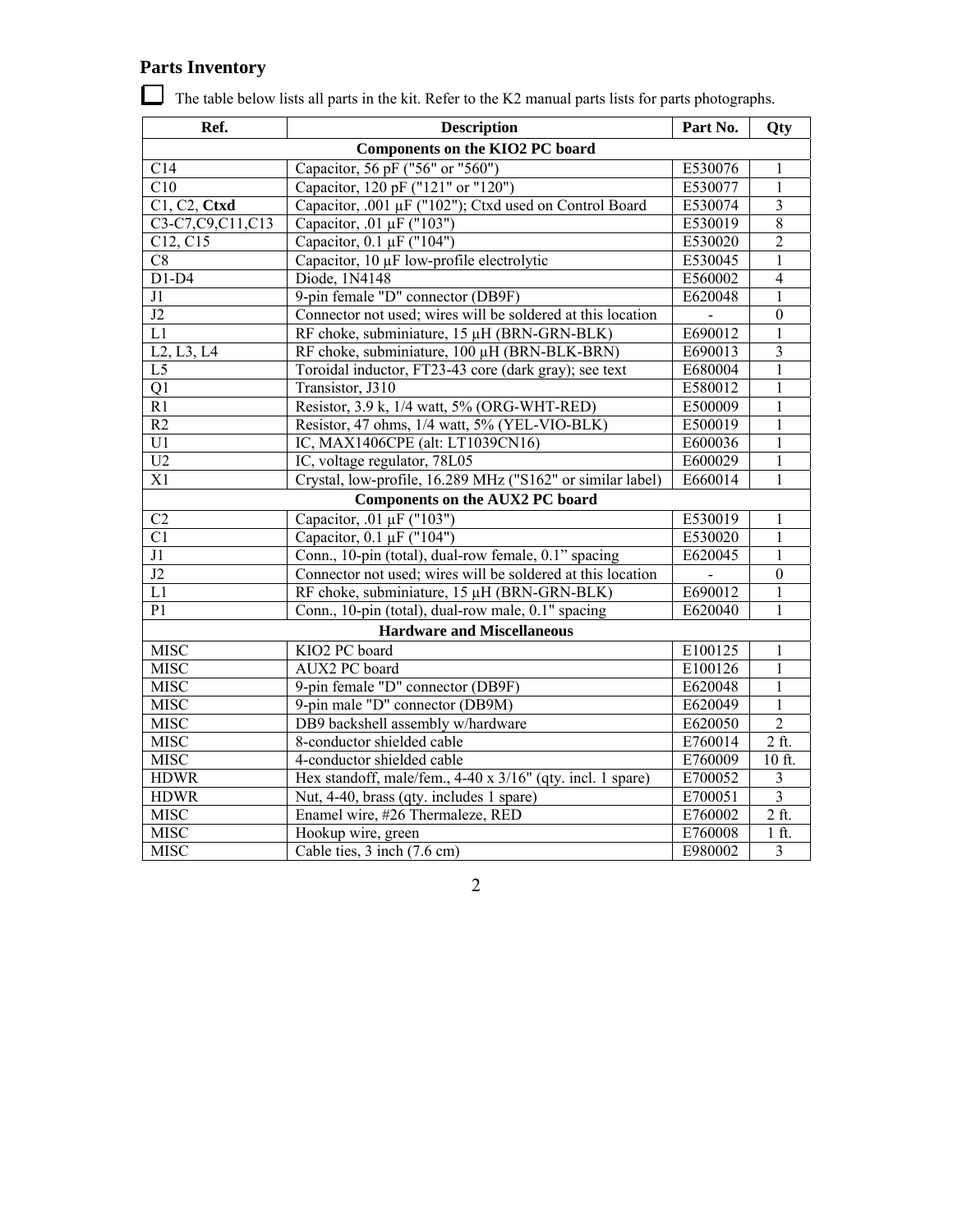#### **Firmware Requirements**

To use the KIO2, you'll need main microcontroller firmware revision **2.01** or later (the main microcontroller is U6 on the K2 Control board). If you received new firmware as an upgrade, you can install it now, or at the point indicated in this manual (page 10). To check your firmware revision, hold any switch when powering up the K2. When you release the switch, the revision will be shown on the LCD.

#### **KIO2 PC Board Assembly**

**i A fine-point, temperature-controlled soldering iron (700-800 degrees F maximum) is required to assemble the PC boards. A higher-wattage iron or one with a wide tip may damage components, pads, or traces. We also recommended the use of a Panavise (or equivalent bench vise) and an illuminated magnifying glass to facilitate PCB and connector assembly.**

**i** Install components only in the order described below. Double-check all values before soldering, since removing parts from double-sided PC boards can be difficult.

There are three 9-pin "D" connectors (type DB9F) supplied with the kit, two female and one male. The two types both have solder cup terminations on one side. On the other side, the male connectors have pins while the females have sockets. Locate one of the **female** connectors for use at J1 on the KIO2 board.

Locate two male/female hex standoffs and two brass nuts. Temporarily insert the standoffs through J1 from the socket side, and secure them *hand-tight only* with the brass nuts as shown in Figure 1 (A).



Clamp J1 into a padded vise with the brass nuts facing up. An alternative is to temporarily attach J1 to the K2 top cover in its intended location, labeled "AUX I/O." Either method will hold J1 firmly while soldering in the next step.

Solder the brass nuts to the D-connector (J1) at the locations shown in Figure 1 (B). This is best accomplished by using the tip of your soldering iron to heat both the nut and flat portion of J1 at the same time. If you cannot melt solder onto the brass nut after heating this junction for about 8-10 seconds, use a larger iron. Avoid overheating the connector, which could melt the plastic surrounding the solder cups.

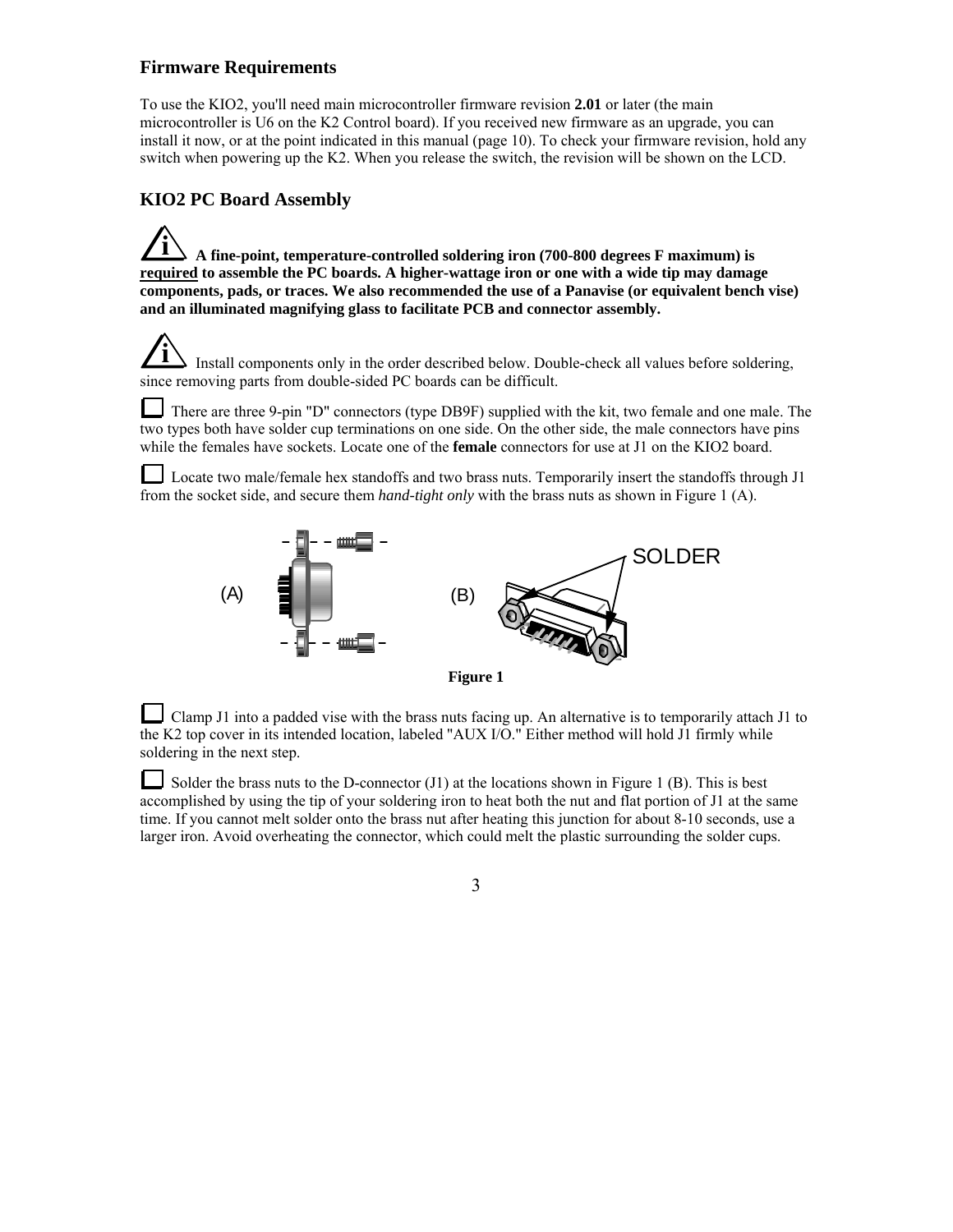Allow J1 and the brass nuts to cool, then remove the assembly from the vise.

Carefully remove the two hex standoffs. The nuts should remain firmly attached to J1. **Note:** If the nuts should become loose during later assembly steps, they can be re-attached with the KIO2 in place.

Locate the larger of the two PC boards, labeled "KIO2" along one edge of the board. This is the top side of the board. Flip the board over, so that the side with the "ELECRAFT" label is facing up.

**i** In the following step, J1 may be a very tight fit onto the edge of the PC board. Press it on firmly, but be careful not to bend any of the solder-cup pins.

Press J1 (with the nuts attached) onto the notched edge of the KIO2 board as shown in Figure 2. *There must be no gap between J1's plastic body and the edge of the board.* The bottom side of the board has four pads, corresponding to the row of 4 pins on J1. The other side has 5 pads, matching J1's 5-pin row. Each solder-cup pin should be lined up as closely as possible with the center of its pad. Do not solder yet.



**Note:** If you have a padded vise with wide jaws, such as a PC board vise, you can use it to hold J1 firmly against the edge of the PC board.

Make sure J1 is perpendicular to the board before soldering. Solder just one pin to its corresponding pad, using a minimum of solder.

Re-check the position of J1. It must be pushed all the way on, and should be perpendicular to the board. Then solder the remaining pins of both rows.

Install D1 (1N4148) on the bottom side of the board, pre-forming the leads to fit the given location. **The cathode end of the diode, which has a band (or the widest band), must be oriented towards the banded end of the component outline.** Solder D1, using a soldering time of about 1-2 seconds per lead.

Trim D1's leads as short as possible on the top side of the board after soldering.

Install D2, D3, and D4 in the same manner as D1. **Note: D2's banded end faces the opposite direction of the other three diodes.**

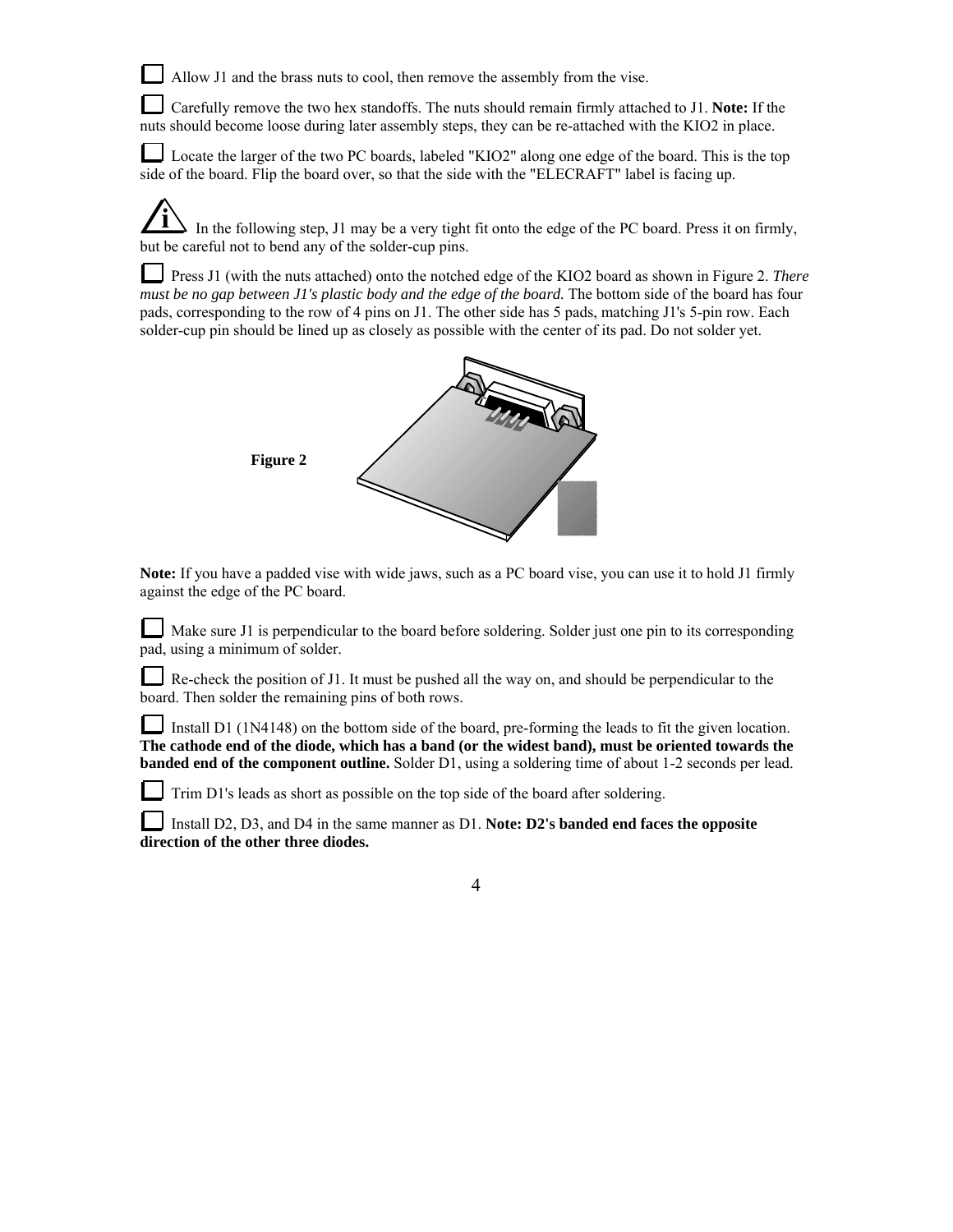Install C14 (56 pF), located near the "ELECRAFT" label. It must be seated as far down onto the PC board as it can go, with no lead length exposed between the capacitor body and the board. **Small capacitors are fragile. Do not pull on the leads, and keep soldering time to about 1-2 seconds per lead.**

Install electrolytic capacitor C8. Orient the capacitor's positive lead towards the **(+)** mark near the component outline. C8 must be fully seated on the board before soldering.

Install R1 (3.9 k, ORG-WHT-RED) and R2 (47 ohms, YEL-VIO-BLK).

Install crystal X1. Make sure it is flat against the board before soldering. Use a minimum of solder.

Locate the ground pad near X1, identified by a small arrow between X1's leads on the top side of the board. Insert a discarded component lead through this pad, then fold it over the top of X1. Solder this lead at the ground pad, then solder it to the crystal can. Avoid overheating the crystal.

Install the capacitors listed below on the top side of the board. When soldering, be very careful not to touch adjacent components.

 $C1, C2, .001 \,\mu\text{F} (102)$  $C_1C_2C_3$ ,  $C_4$ ,  $C_5$ ,  $C_6$ ,  $C_7$ ,  $C_9$ ,  $C_{11}$ ,  $C_{13}$ ,  $01 \mu F (103)$  $\frac{1}{2}$  C10, 120 pF (120 or 121)  $\overline{C}$  C12,  $\overline{C}$  C15, 0.1 µF (104)

Install the RF chokes listed below. **These miniature RF chokes are very fragile. Do not pull on the leads, and keep soldering time to a minimum.**

 $\_$  L1, 15  $\mu$ H (BRN-GRN-BLK) L2, L3, L4, 100  $\mu$ H (BRN-BLK-BRN)

#### **i Touch a grounded, unpainted metal surface before handling ICs or transistors.**

Install U1 (MAX1406CPE or LT1039CN16). The notched or dimpled end of the IC must be aligned with the notched end of the component outline (pin 1 can be identified by the round pad on the PC board). There is no need to trim the leads of U1.

Install Q1 (J310) and U2 (78L05), but do not solder yet.

Verify that Q1 and U2 are mounted in the correct locations, then solder.

5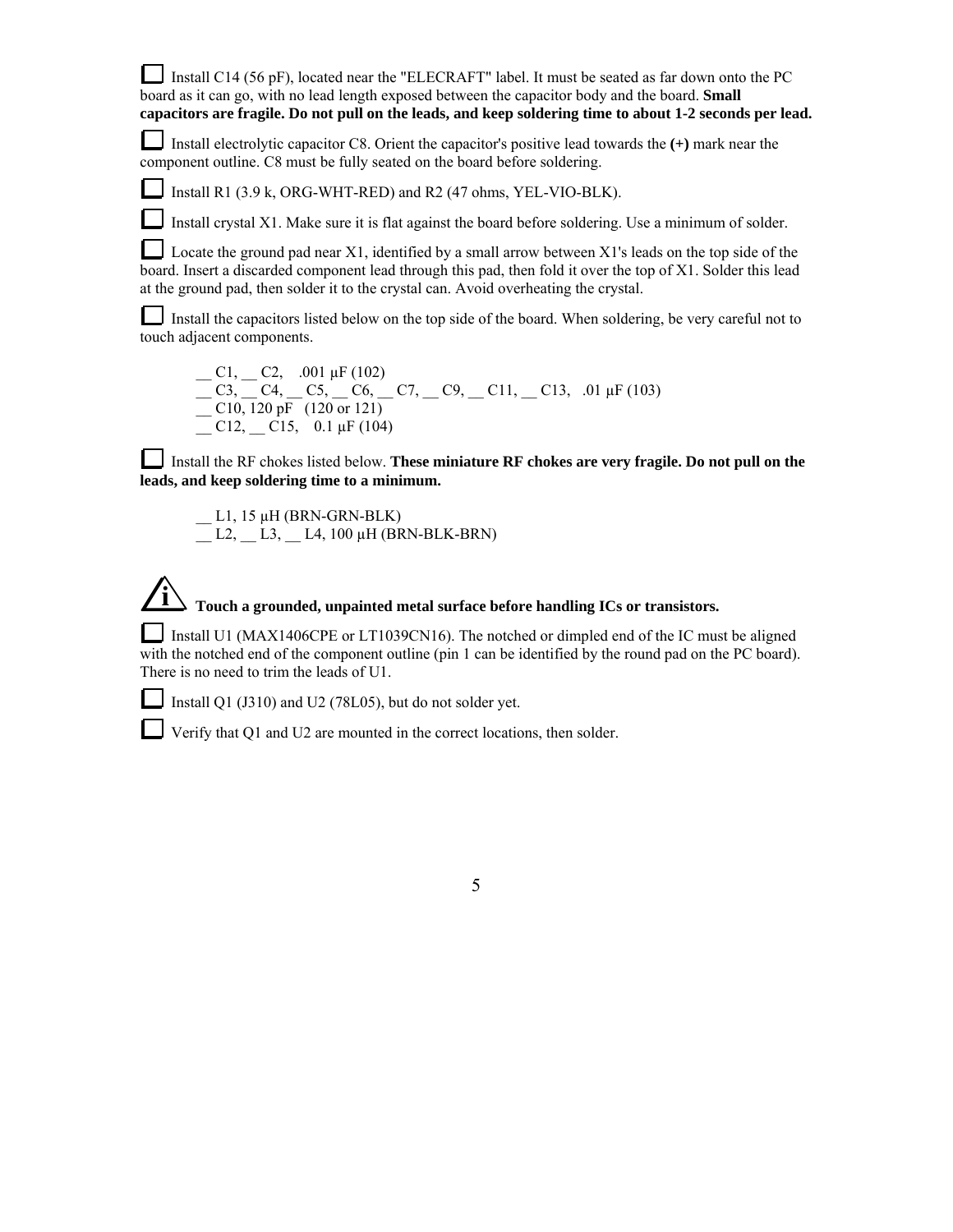Wind 12 turns of #26 red enamel wire (7", 18 cm) on the FT23-43 toroid core (L5) as shown in Figure 3. Avoid scraping the wire against the core as you wind. The turns should occupy 80-90% of the core.



**Figure 3** 

Trim the leads of L5 to about 1/2" long. Remove **all** of the enamel coating to within about 1/16"-1/8" of the core, using a soldering iron to heat-strip the thermaleze wire. (An alternative is to use sandpaper.) Tin the leads, and make sure they appear clean and shiny.

Install and solder the toroid vertically as indicated by L5's component outline.

On the top side of the board, to the left of C7, you'll find a small arrow. This arrow identifies a pad for use in grounding the case of J1 (the DB9 connector). Insert a discarded component lead into this hole from the top side of the board, then solder it at this pad.

Fold the free end of this ground lead over the top of the DB9 connector case, keeping it well away from J1's pins. Solder the ground lead to the DB9 case. Trim excess lead length on both sides of the board.

#### **AUX2 PC Board Assembly**

Locate the smaller PC board, labeled "AUX2" on the bottom side.

On the top side of the board, install the following components:

 $C1$  (0.1  $\mu$ F, "104")  $C2$  (.01  $\mu$ F, "103")  $L1$  (15  $\mu$ H, BRN-GRN-BLK).

On the bottom side, install J1, a 10 pin **female** connector. Make sure J1 is flush with the board, then solder one pin only on the top side.

If J1 is not flush with the board, re-heat the soldered pin while pushing down on the connector.

Solder the remaining pins of J1.

On the top side, install P1 (10-pin male connector). Make sure it is flush with the board, then solder.

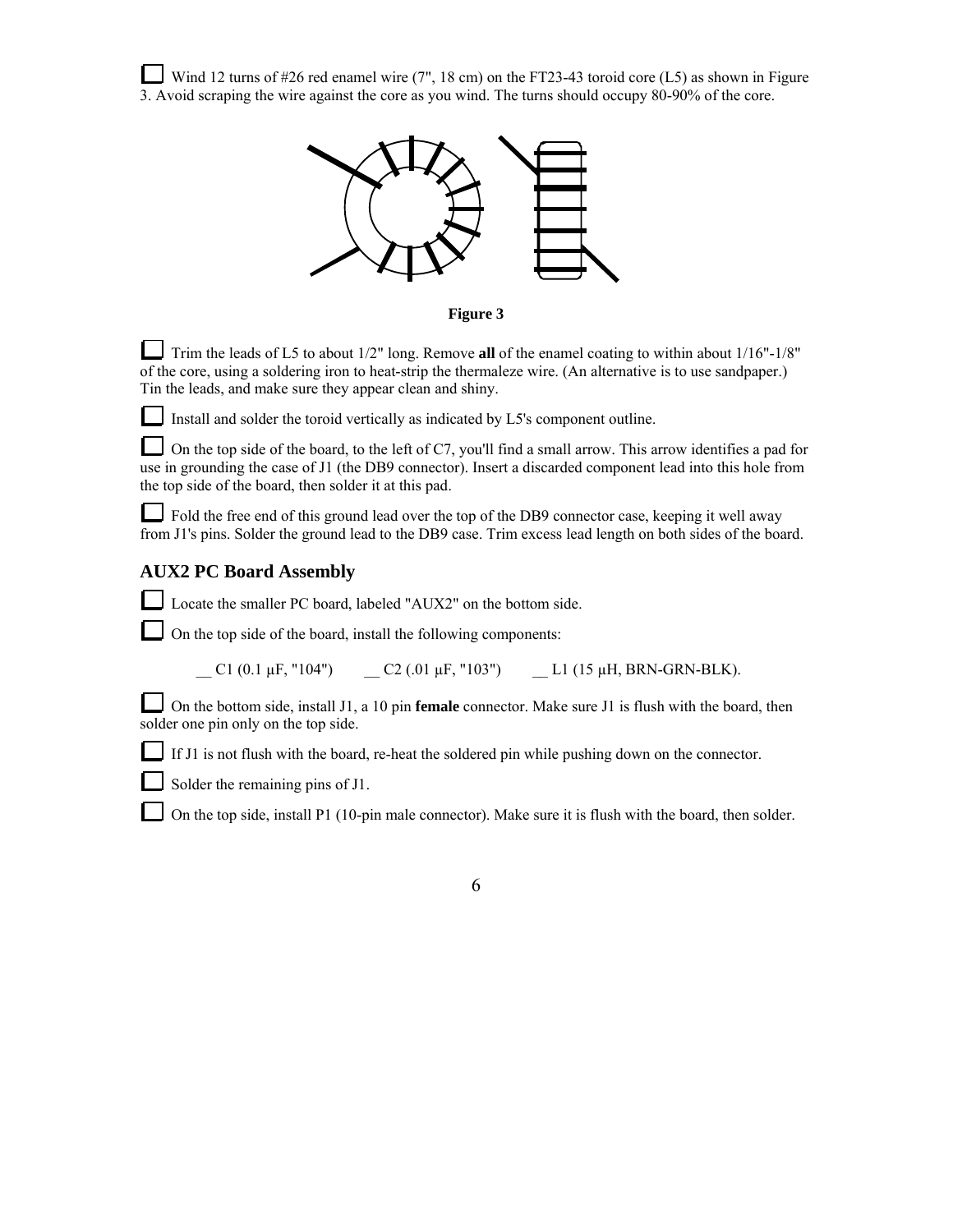## **KIO2 to AUX2 Cable Assembly**

Locate the 8-conductor shielded cable. This cable will be used to connect the KIO2 board to the AUX2 board as shown in Figure 4. Refer to this illustration during the next several assembly steps.



**Figure 4**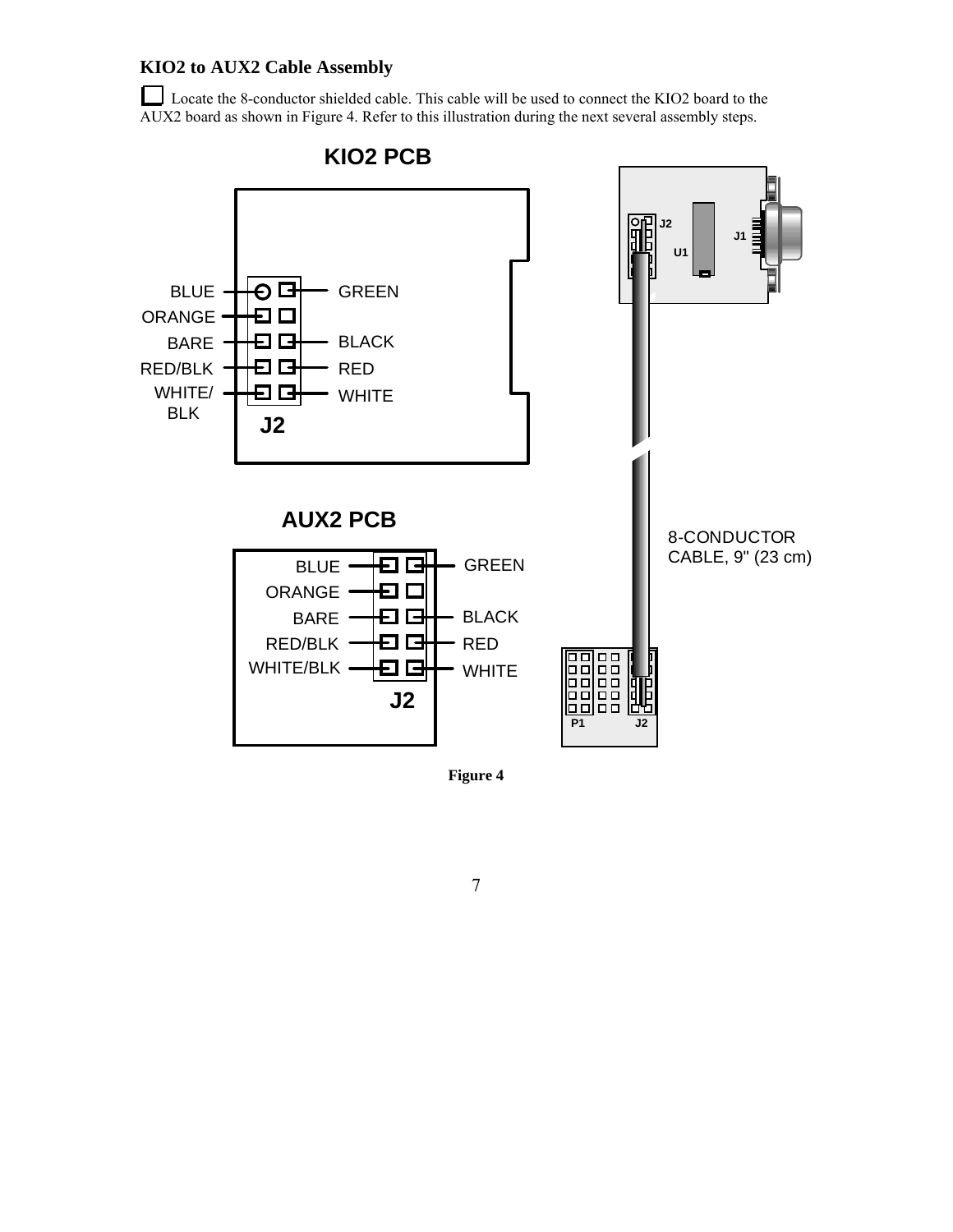| Let $g''$ (23 cm) length of the 8-conductor cable. Note: 2 feet (60 cm) of the 8-conductor is supplied.<br>The extra cable can be used to make a replacement if the original becomes damaged.                                                                                                            |
|----------------------------------------------------------------------------------------------------------------------------------------------------------------------------------------------------------------------------------------------------------------------------------------------------------|
| Carefully remove 3/4" (2 cm) of the outer gray jacket from the cable. To avoid nicking the individual<br>conductors, proceed slowly, using a sharp tool to cut around the circumference of the jacket. It is OK to cut<br>through the foil shield, which will be discarded.                              |
| Peel off and discard the thin foil shield surrounding the individual wires.                                                                                                                                                                                                                              |
| In the steps that follow you'll be removing insulation from all wires in the cable. If you<br>attempt to hold the individual wires with long-nose pliers during stripping, you may damage their<br>insulation or pull the wires out of the jacket. An alternative method is given in the following step. |
| Temporarily make a single knot in the middle of the 8-conductor cable. It should look like a pretzel,<br>with a diameter of about 1" (2.5 cm). The knot will apply tension to keep the wires from slipping out.                                                                                          |
| Choose any one of the eight insulated wires. Carefully remove $3/16$ <sup>"</sup> (5 mm) of insulation from one<br>end. Avoid nicking the stranded copper wires with the stripping tool.                                                                                                                 |
| Tightly twist the exposed strands of this wire together, then tin the strands using a very small amount<br>of solder. Use just enough to keep the wires from coming unraveled. Any more than this may make the<br>wire impossible to insert into the hole provided on the PC board.                      |
| ■ Test the wire you just prepared to see if it will fit into one of the holes provided on the KIO2 board, at<br>J2. If it does not fit, you either did not twist the strands together cleanly, or you applied too much solder.                                                                           |
| Strip 3/16" (5 mm) of insulation from each remaining insulated wire, at both ends of the cable.                                                                                                                                                                                                          |
| Twist and tin the strands of each wire as you did above.                                                                                                                                                                                                                                                 |
| Twist and tin the strands of the bare wire. As with the other wires, use a minimum of solder.                                                                                                                                                                                                            |
| Untie the knot in the cable.                                                                                                                                                                                                                                                                             |
| If a small vise is available, clamp the KIO2 board into it in the orientation shown in Figure 4.<br>Otherwise you can lay the board on your work bench. Be careful not to damage crystal X1 or other<br>components when clamping the board into a vise.                                                  |
| CAUTION: Before proceeding, make sure you have the KIO2 board in the orientation<br>shown: J2's label and outline should be to the left, and the DB9 connector should be to the right. A<br>connector will <b>not</b> be used for J2; the wires will be soldered in place.                               |

 The RED and RED/BLK wires in the cable, as well as the WHITE and WHITE/BLK wires, may be confused during assembly because the black stripes on the RED/BLK and WHITE/BLK wires are not very prominent. To avoid confusing the striped and non-striped wires, separate out the *striped* wires only and mark them with a heavy black dot using a felt pen.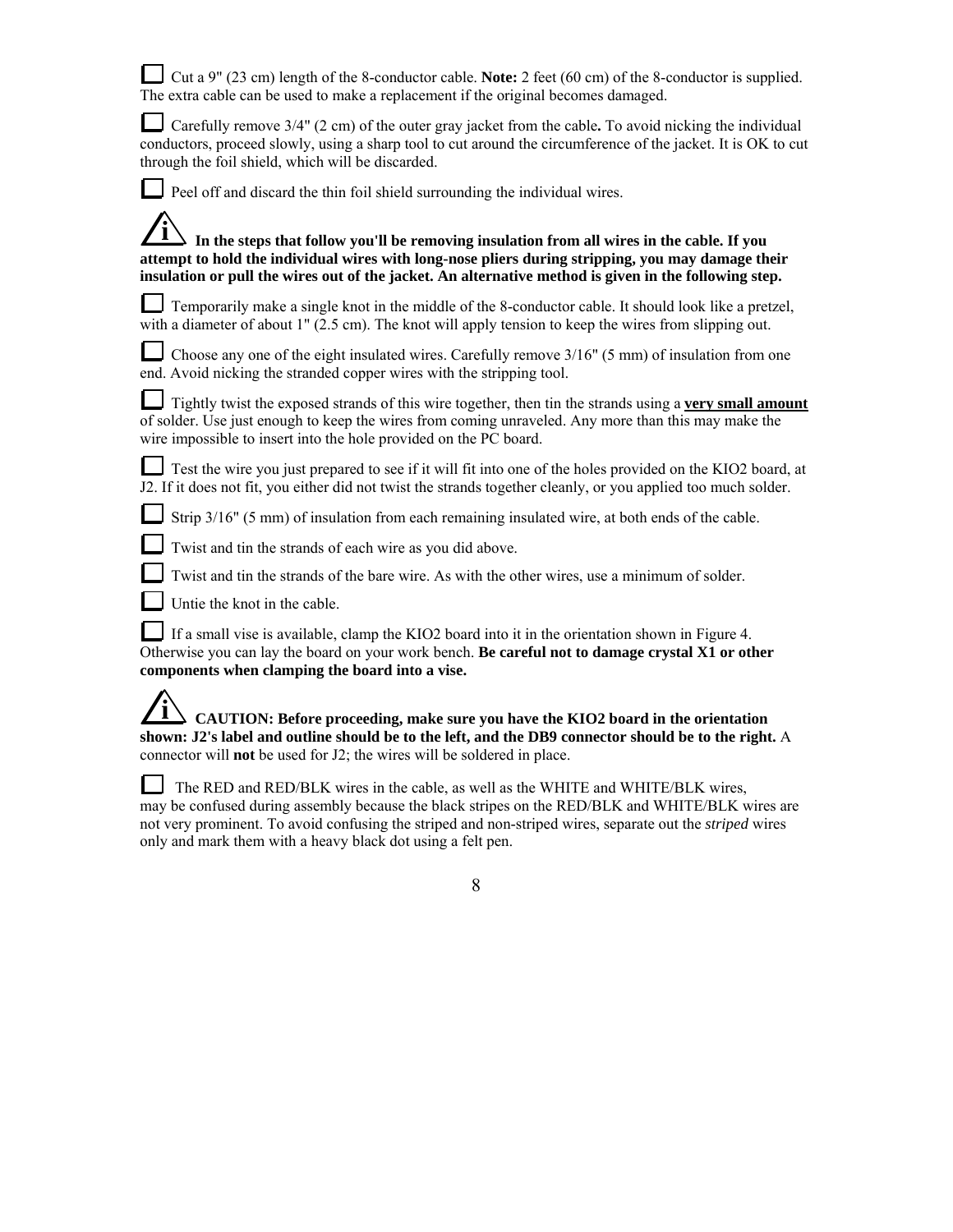Using long-nose pliers, insert the wires of one end of the cable into the holes of J2 on the top side of the KIO2 board (Figure 4). Insert the wires in this order: BLUE (pin 1--**round** pad), GREEN (2), ORANGE (3), BARE (5), BLACK (6), RED/BLACK (7), RED (8), WHITE/BLACK (9), WHITE (10). Be sure to match the wire colors to their associated pads as shown. Note that the dual-row connectors have their pins numbered left to right and top to bottom, which is different from IC pin numbering.

Turn the KIO2 board over. Bend the wires slightly so they won't fall out. Solder the wires (about 1-2 seconds per wire--excessive heat could damage the insulation). Trim off excess lead length.

When all wires are soldered, examine the solder joints carefully. All joints should be clean and shiny, with no solder bridges.

Clamp the AUX2 PC board into a vise or place it on the work bench, using the exact orientation shown in Figure 4. Connector P1 should be at left, and the pads for J2 should be at right. A connector will not be used at J2. As before, the wires will be soldered into position here.

Insert the wires of the free end of the cable into the holes of J2 on the AUX2 board (Figure 4). Insert the wires in the same order as you did on the KIO2 board: BLUE (pin 1), GREEN (2), ORANGE (3), BARE (5), BLACK (6), RED/BLACK (7), RED (8), WHITE/BLACK (9), WHITE (10).

Turn the AUX2 board over. Carefully solder and trim the wires. Note: The wires must be trimmed as close to the bottom of the AUX2 board as possible. This will prevent shorting to the voltmeter connector on theK2 Control board.

Once all wires are soldered, check for (and correct) any cold solder joints or solder bridges.

## **K2 Control Board Preparation**

Make sure the K2's power is turned OFF. If the battery is installed, put its switch in the OFF position.

Remove the 6 top cover screws shown on page 77 of the Rev. C K2 manual (Figure 7-6). Carefully lift off the top cover and set it to the right, being careful not to short the battery terminals to the case (if applicable). Disconnect the speaker and all top-cover option connectors.

If you have both the KBT2 (internal battery) and KAT2 (ATU) options installed, you should **make sure that their 2-pin connectors are visually distinguished in some manner. Otherwise, you might reverse them during re-assembly, damaging one or more components.** As of this writing, the KBT2 12V connector was to be replaced with a different type of connector. If your KBT2's 12V connector is the same type used for the KAT2 RF connector, you should use paint, nail polish, tape, or labels of some type to make the two connectors easy to tell apart. For example, you could dab red model paint onto both the male and female KBT2 12V connectors.

**i Touch a grounded, unpainted metal surface before handling the Control board in the following steps.**

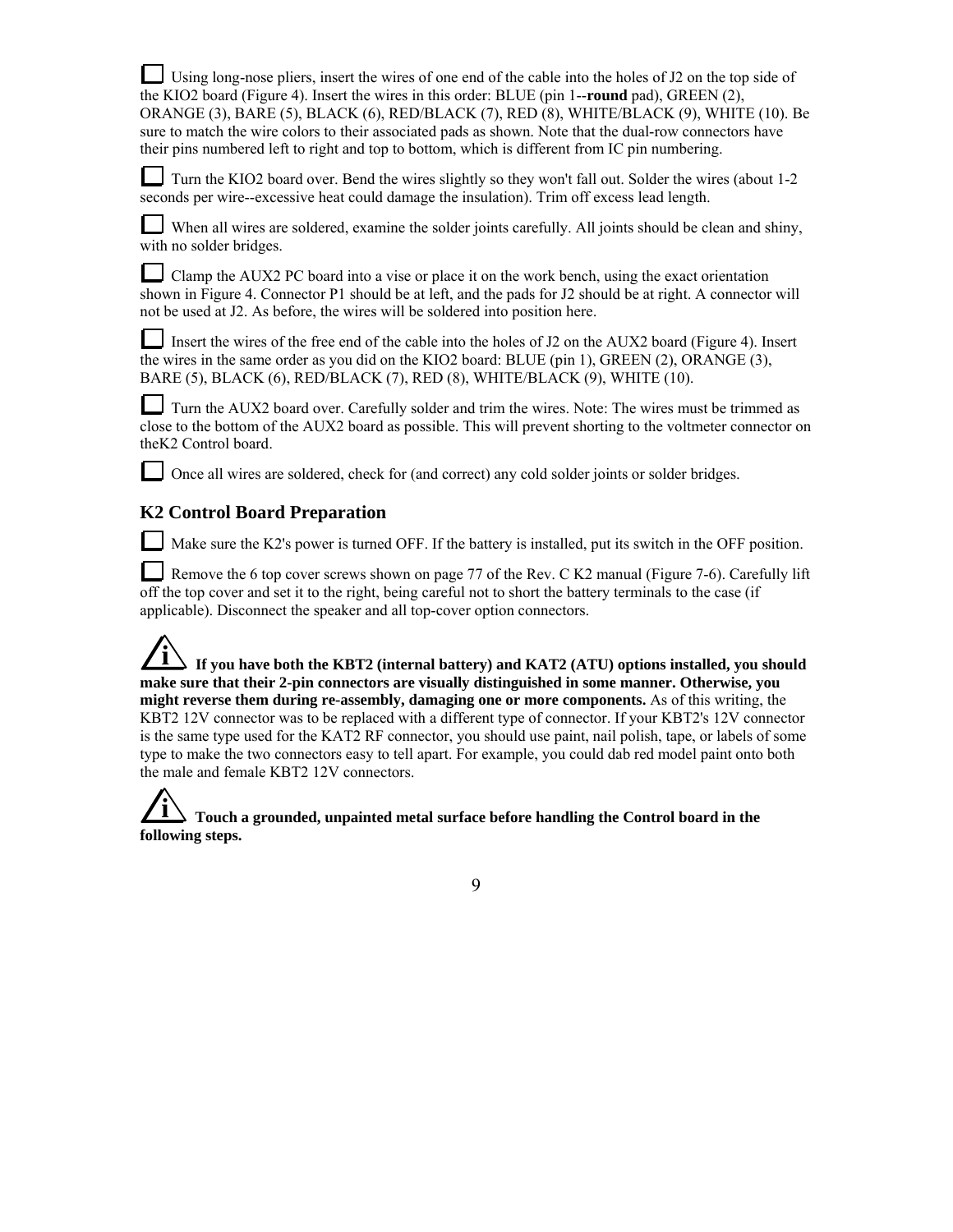Remove the screws that hold the Control board to the Front Panel board. If you have the KAF2 audio filter installed, it must be unplugged first (after removing the screw on the left side). Extract the Control board using the long-handled Allen wrench (see page 40 of the K2 manual). If you received the revision 2.01 (or later) K2 firmware as an upgrade, and have not yet installed it, you should do so now. Follow the steps in the K2 Revision 2 Firmware manual. Locate 2-pin connector P5, in the upper left-hand corner of the Control board near switch S1 (top side of the board). Trim 0.1" (2.5 mm) off both pins of P5. This will prevent shorts to the AUX2 board. Locate the Control board revision letter, at the bottom right-hand corner near P3 (top side of the board). If your Control board is rev. A (or XC, used during K2 field test only), you will need to modify it. (If your board is rev. B or later, skip the next four steps.) Figure 5 shows the *bottom* side of the Control board, where most of the modifications will be made. One trace will be cut (on the *top* side of the board). Cut trace on top side state of the Jumper, 4" 1 8888888  $E E$ P4 U8  $uF$ 88 8 3 d ಠಠ 25 40 **GBB0** I Q5 U6 Jumper, 3/4" **Lang ang ang ang ang managpakeun** (to pin 4 of U8, not to RP7) Bottom view of Control b oard



The trace between Q5-gate and U6 pin 25 must be cut as shown above. **This trace is located on the top side of the Control board.** Once you have located the trace, use a sharp tool such as an X-acto knife to make two small cuts near the location marked with an "X". Press *down* with the tip--don't draw the knife *across* the trace, since you may slip, cutting adjacent pads or traces. Next, pry up and remove the small segment between the cuts. Examine the trace closely to make sure the cut segment is completely removed.

Cut a 3/4" (19 mm) length of the supplied green-insulated hookup wire, and remove 1/8" (3 mm) of insulation from each end. Solder this jumper on the bottom of the board, between Q5-gate and U8 pin 4, as shown above. Make sure the jumper doesn't contact adjacent pads or component pins.

Solder a .001 µF capacitor ("102") across P4, pins 1 and 5. (Listed as Ctxd in the parts list.)

Prepare a 4" (10 cm) jumper using the green hookup wire. Solder it between U6 pin 25 and P4 pin 1 on the bottom side of the board (pin 1 is the round pad). Make sure the jumper doesn't touch adjacent pins.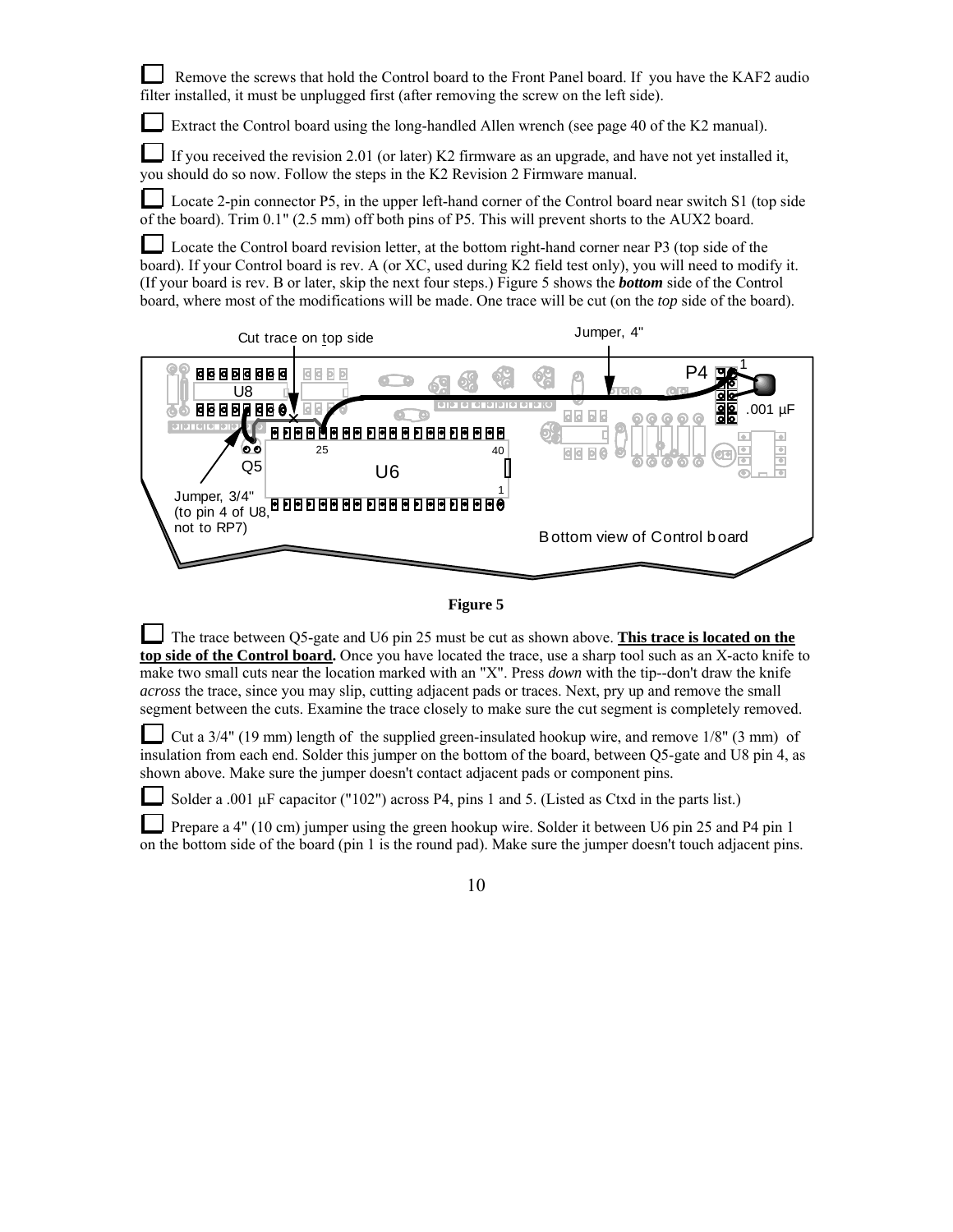## **Initial Tests**

Re-install the Control board, and plug in the KAF2 module if applicable.

Plug the AUX2 board into the K2 Control board at P4 (the Aux I/O connector) as shown in Figure 6. When the AUX2 board is correctly installed, it will be about 0.1" (2.5 mm) below the top edge of the control board. **Do not proceed until the AUX2 board is correctly installed, with all 10 pins mated.**



**Figure 6**

Lay the KIO2 board over to the right side of the K2 so that it cannot contact the chassis.

Turn on the K2. **If you see or smell smoke, or if the K2 does not turn on, turn power off and refer to Troubleshooting.** 

The sidetone may not be working at this point, due to the Control board modifications. Tap **MENU** and locate the **ST L** (sidetone volume) menu entry, then hold **EDIT** to edit the parameter. Tap **DISPLAY** to change the sidetone source to **U8-4** (default is **U6-25**). Use headphones or speaker to verify that the sidetone can be heard. Then tap  $\overline{MENU}$  twice to return to the frequency display.

Set up a voltmeter for DC volts. Connect the  $(-)$  lead of the meter to K2 ground. Touch the  $(+)$  lead to pin 8 of U1 on the KIO2 board. You should see a *negative* voltage reading of between -6 and -12 VDC.

Turn off the K2, but leave the KIO2 connected to the Control board.

|  |  | 11 |
|--|--|----|
|  |  |    |
|  |  |    |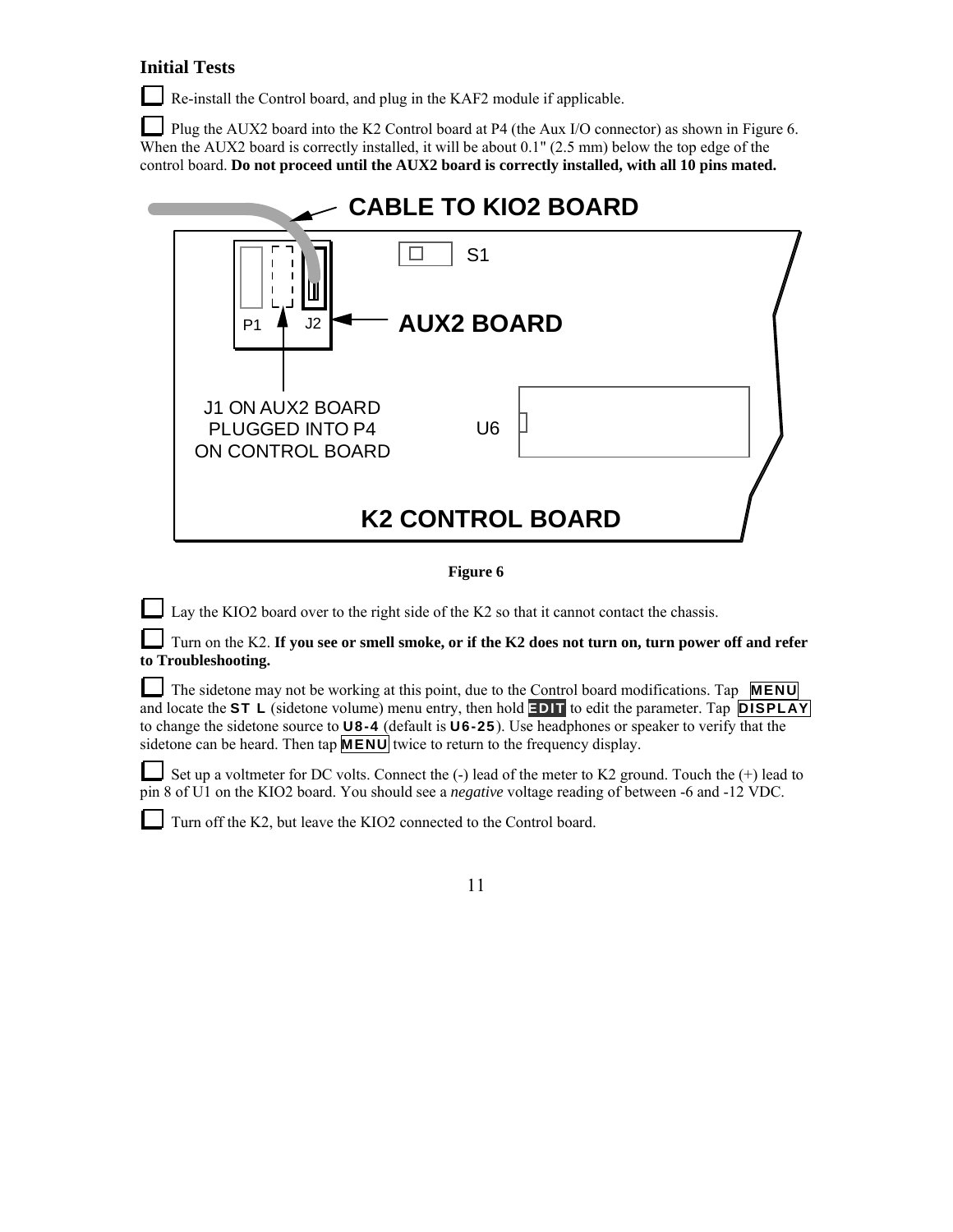## **K2 to Computer Cable Assembly**

| CAUTION: Do not use a pre-assembled cable of any kind (printer cable, etc.) between the                                                                                                                                                                                                                                                                                                                                                                                                                                                                                                                                          |
|----------------------------------------------------------------------------------------------------------------------------------------------------------------------------------------------------------------------------------------------------------------------------------------------------------------------------------------------------------------------------------------------------------------------------------------------------------------------------------------------------------------------------------------------------------------------------------------------------------------------------------|
| KIO2 and a computer. Some pins on the KIO2 provide special signals not intended for use with an RS-<br>232 interface, and you could damage the K2, KIO2, or the computer if these lines are used incorrectly. You<br>must assemble your own K2-to-computer cable as explained below.                                                                                                                                                                                                                                                                                                                                             |
| Locate the 4-conductor cable. The cable can be cut to a shorter length if desired, but it will work<br>equally well at its full length (15', 3 m). If a longer cable is needed, contact Elecraft. Any cable substituted<br>for the supplied type must be shielded to minimize noise pickup.                                                                                                                                                                                                                                                                                                                                      |
| Remove 1/2" (12 mm) of the jacket from the cable. Be very careful not to nick the individual wires.                                                                                                                                                                                                                                                                                                                                                                                                                                                                                                                              |
| Peel back and cut away the foil shield.                                                                                                                                                                                                                                                                                                                                                                                                                                                                                                                                                                                          |
| The white wire will not be used for serial communications, but should be saved as a spare. For now,<br>fold the white wire against the cable jacket at both ends, and secure it with small strips of tape.                                                                                                                                                                                                                                                                                                                                                                                                                       |
| Strip off 3/16" (5 mm) of insulation from each insulated wire.                                                                                                                                                                                                                                                                                                                                                                                                                                                                                                                                                                   |
| Twist the strands of each wire tightly together, then tin the ends, using a minimum of solder.                                                                                                                                                                                                                                                                                                                                                                                                                                                                                                                                   |
| Locate the DB9F (female) and DB9M (male) D connectors. Arrange them as shown in Figure 7,<br>with the female connector on the left and the solder cups facing up.                                                                                                                                                                                                                                                                                                                                                                                                                                                                |
| Each connector has a 5-pin row and a 4-pin row. Make sure the 5-pin rows are facing each other.<br>Figure 7 shows how the two connectors will be wired in the following steps.                                                                                                                                                                                                                                                                                                                                                                                                                                                   |
| Clamp the DB9F (female) connector into a padded vise, if available. This will make wiring easier.                                                                                                                                                                                                                                                                                                                                                                                                                                                                                                                                |
| As shown in Figure 7, pins 7 and 8 of the female connector can be wired together (using a discarded<br>component lead) to provide RTS/CTS loop-back <sup>1</sup> . Some application software requires this <i>hardware</i><br>handshaking between the computer and K2. We recommend that you make this connection, unless you're<br>sure that your application software does not need it. Some programs use these lines for other functions,<br>such as CW keying of the transceiver. (If you have an existing computer-control installation, check the<br>present connector wiring to see if RTS/CTS loop-back can be omitted.) |

Clip the bare shield wire off at the PC end of the cable only. The shield wire will be connected only at the K2 end.

 $\frac{1}{1}$  RTS = Request to send, CTS = Clear to send.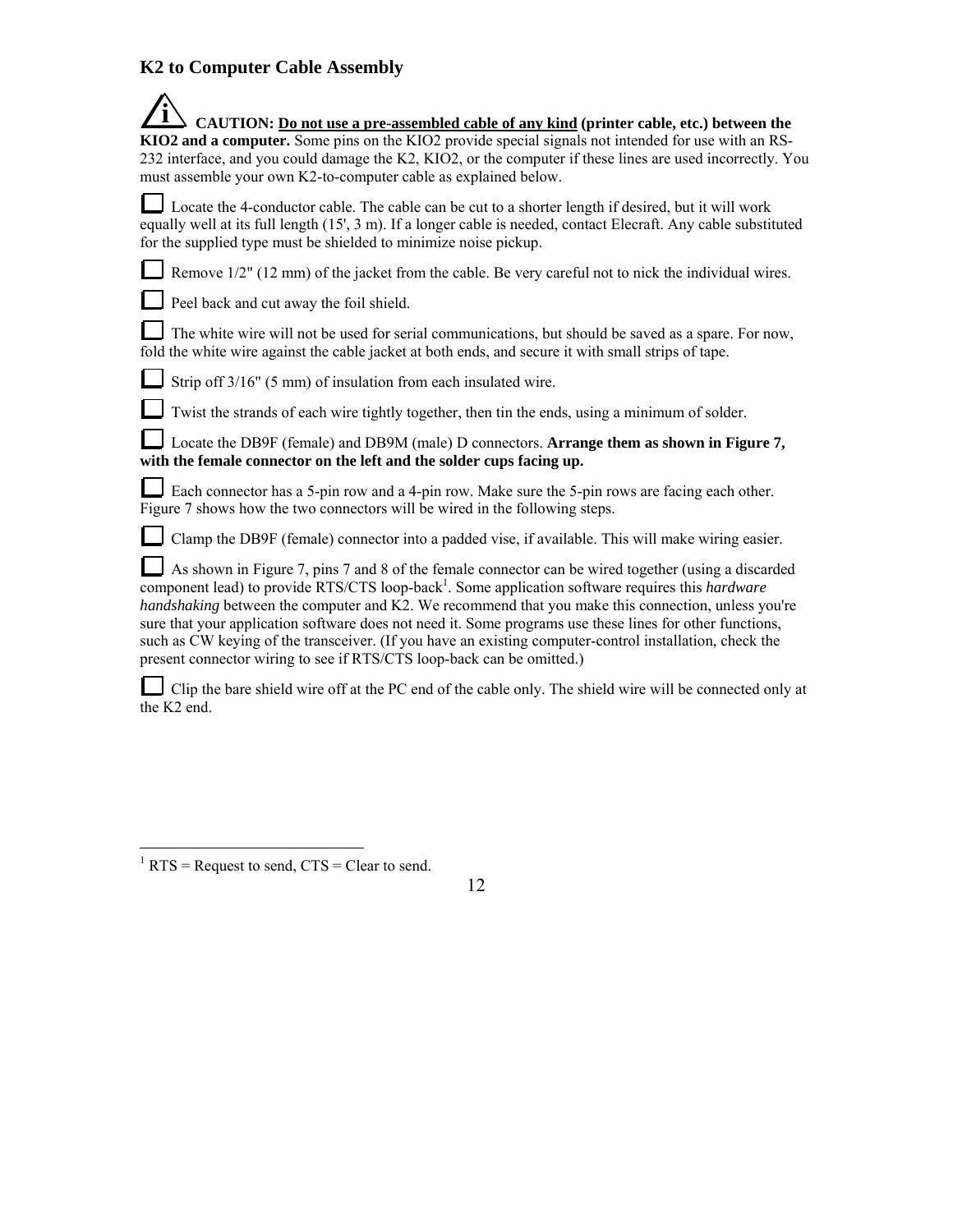Solder the RED, GREEN, and BLACK wires of the PC end of the cable (the end with no shield wire) to the female connector. Refer to Figure 7.

⊔ Remove the female connector from the vise, and insert the male connector. Keep this connector in the orientation shown below.

Solder the BARE (shield), RED, GREEN, and BLACK wires to the male connector as shown.

Remove the male connector from the vise.



**Figure 7**

Locate the connector housings (backshells). Open the bags and remove all hardware. Each backshell consists of two plastic halves, two long *jackscrews*, a small cable clamp, and associated hardware.

Attach a backshell (two halves) to one of the D connectors as shown in Figure 8. Use the provided cable clamp to hold the cable in the proper position, then secure the clamp with two small screws. The two jackscrews must be retained in position by the shells when the two halves are joined. Secure the backshell halves with the provided hardware. Once this is completed, attach a backshell to the other D connector.

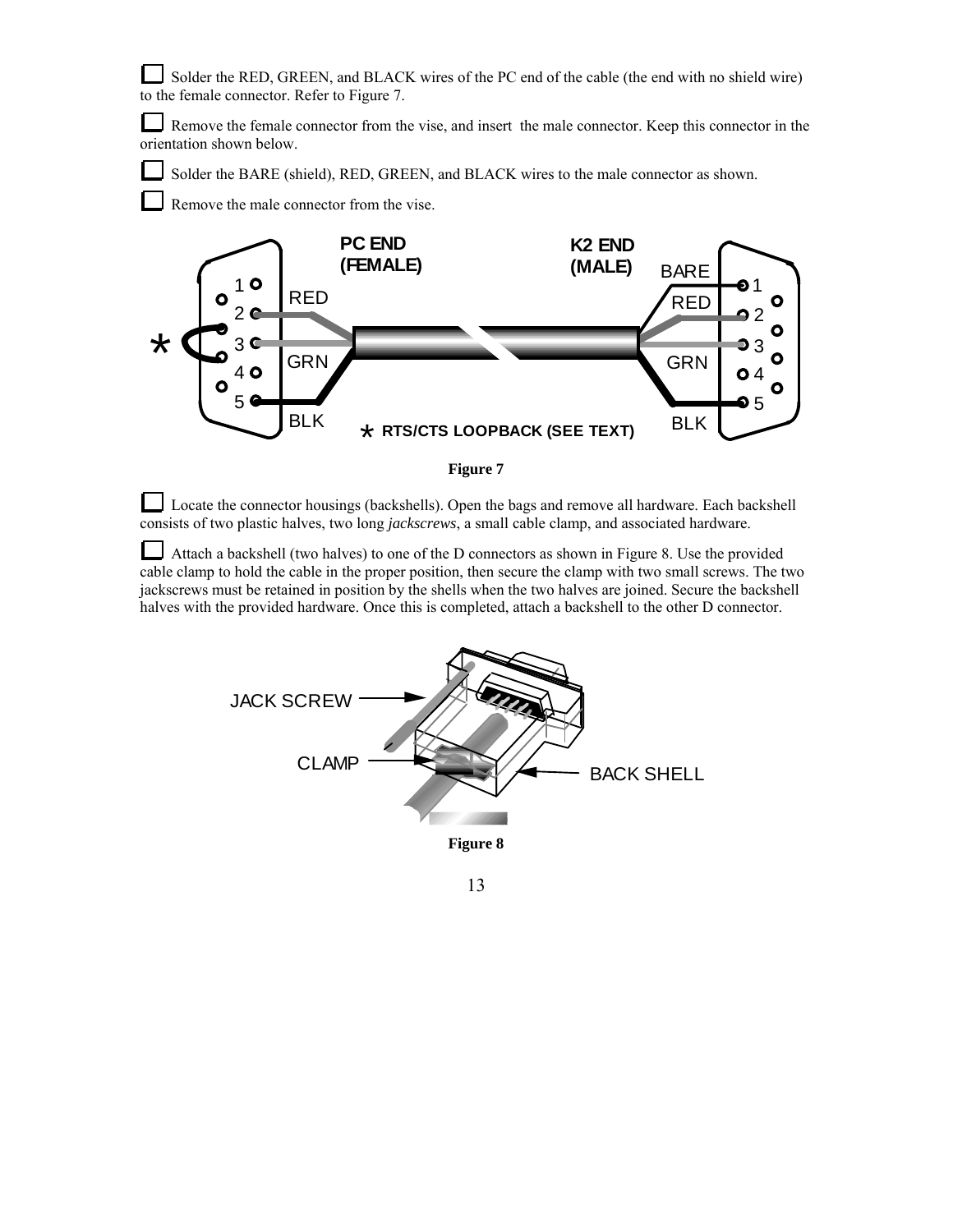## **Serial Interface Test**

Make sure the KIO2 board is hanging outside the K2 and is not shorting to the cabinet, tools, etc.

Connect the serial cable to the K2 and the computer. If your computer has a 25-pin serial connector, you'll need a 9-pin to 25-pin adapter. Secure the cable at the computer using the jackscrews. Tighten them just enough to hold the connector in place.

 $\Box$  Turn on the K2 and computer.

Tap **MENU**, then tap **DISPLAY** to gain access to the *secondary* menu. (Secondary menu entries are described in the K2 Revision 2 Firmware manual.)

Locate the **PORT** menu entry using the **BAND+** and **BAND-** switches. To edit the parameter, hold **EDIT**, then change it from **OFF** to **ON** (using **BAND+** / **BAND-** ). Tap **MENU** twice to exit.

For initial test purposes, you can use your logging or control program to verify that basic operations such as band or mode change are working. (See **Software Configuration**, page 18, for application set up information.) If a K2-compatible application program is not available, you can test the serial interface using a terminal program such as Hyperterminal, as follows:

- 1. Run the terminal program. Set it up for communication at 4800 baud, with 2 stop bits (1 will also work), 8 data bits, and no parity. Turn off hardware handshaking (RTS/CTS). It's also helpful to turn on *local echo* and *line-feed* so you can see what you're sending to the K2.
- 2. Tap **MENU** and locate the **PORT** menu entry as you did earlier. Hold **EDIT** to enter edit mode.
- 3. Tap **DISPLAY** to send a test message from the K2 to the computer. The string **FA000xxxxxxxx;** should be seen in the terminal program window, where **xxxxxxxx** is the present VFO A frequency in Hz. (The first "x" will be 0 if VFO A is set to a frequency below 10 MHz.)
- 4. Tap **MENU** twice to exit the menu.
- 5. At the computer keyboard, type **SW01;** (the semicolon is required). This should cause the K2 to switch to the next higher band. Note: You cannot backspace and correct errors since each character is sent immediately to the K2. Commands with incorrect characters will be ignored.

If the K2 did not transmit and/or receive data as described above, or did not work properly with an application program, refer to **Troubleshooting**.

## **Current Drain Test**

Tap **DISPLAY** and check current drain with the KIO2 installed. For example, **E13.8 i0.22** indicates  $\overline{0.22A}$ . Your reading:  $\overline{A}$ .

Turn the K2 off and unplug the AUX2 board from the Control board.

Turn the K2 back on and tap **DISPLAY** again. The current drain should now be 0.00-0.02A lower than it was with the KIO2 connected. If the difference is much more than this, you may have a short somewhere on the KIO2 or the AUX2 board, or an error in the Control board modifications.

Turn the K2 off and disconnect the computer from the KIO2 connector.

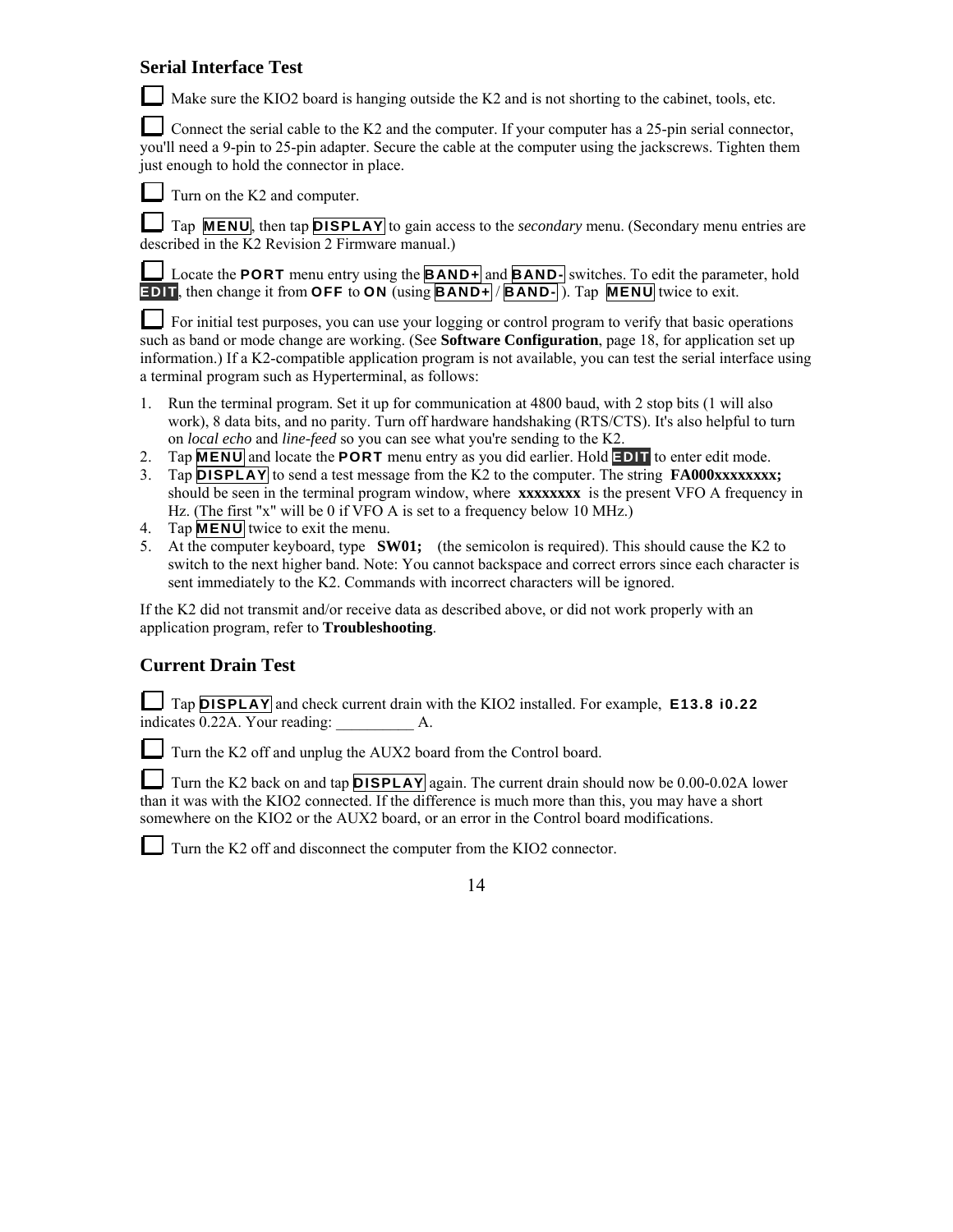

Figure 9. KIO2 installation in top cover (see text).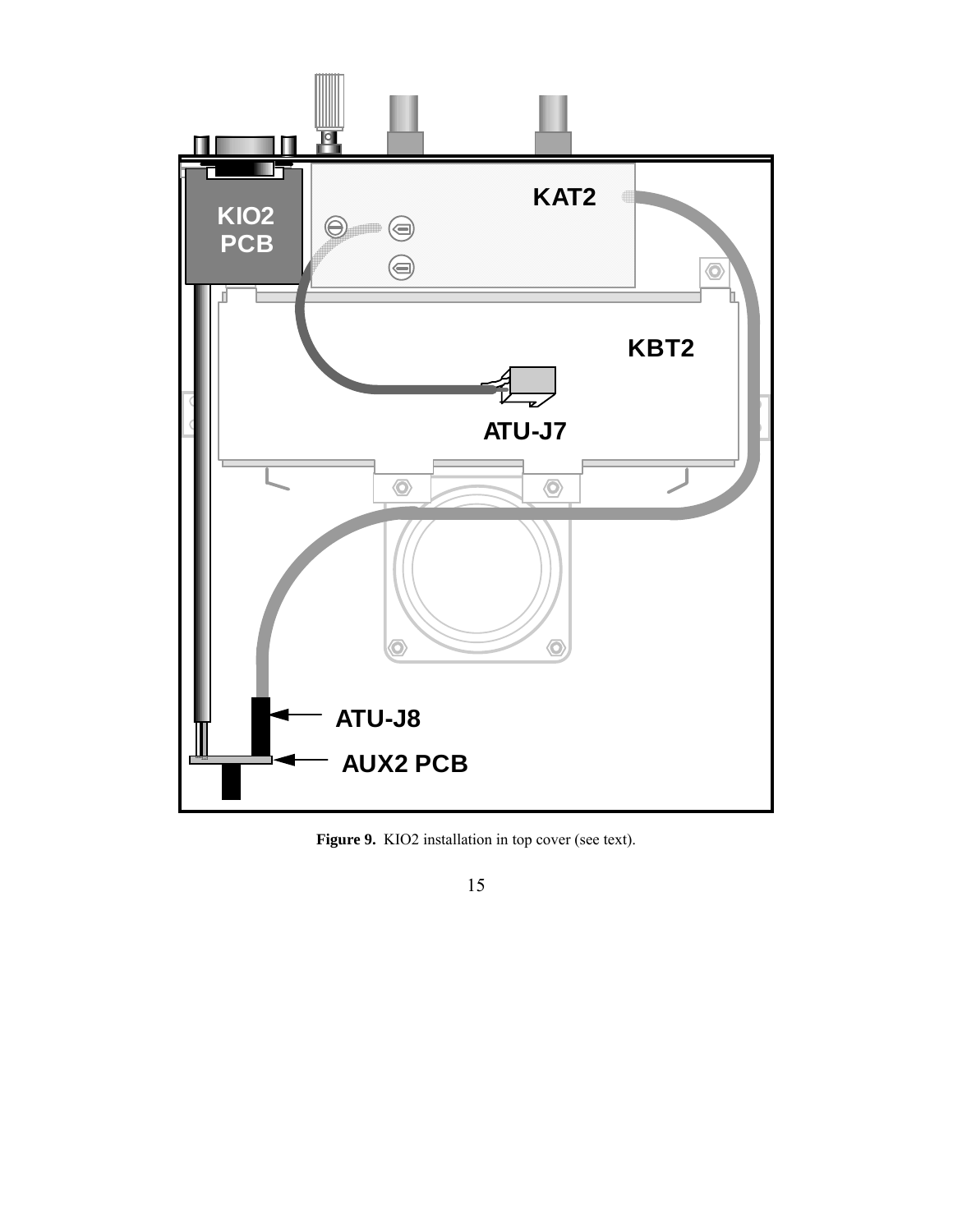## **KIO2 Installation**

Figure 9 (previous page) shows where the KIO2 board will be installed in the K2's top cover. The KIO2's female D connector will be mounted in the hole labeled "AUX I/O" on the rear panel. The ATU's control cable will plug into the AUX2 board (if applicable). **There is no need to remove the battery or ATU.** 

Place the top cover upside down on a cloth or other soft surface to protect the finish.

Disconnect the KIO2/AUX2 assembly from the K2.

Position the KIO2 module as shown in Figure 9. The side of the board with the crystal (X1) should be facing up; the side with the cable connections faces down. If you have the module placed correctly, the female connector will be aligned with the trapezoid-shaped AUX I/O panel hole. **Note:** The module may be a very tight fit if you have the battery installed.

 Secure the KIO2 module using the hex male-female standoffs. Do not use washers of any kind, as they will prevent the serial I/O cable from being fully inserted into the KIO2 connector. Tighten the standoffs using pliers or a socket driver. Avoid over-tightening, which may strip the standoff threads.

If a battery (KBT2) is installed, route the 8-conductor cable around it as shown. If an ATU (KAT2) is installed, position its RF cable as shown, and make sure this cable is not shorting to the KIO2 board.

If you have the antenna tuner installed, plug its control cable into P1 on the AUX2 board as shown in Figure 10. Orient the ATU connector as shown, with the green wire at the top. **Make sure the antenna tuner's connector is mated with all 10 pins of P1 on the AUX2 board.**





**Use the provided cable ties to keep all option cables in place. If any of the cables lay across the RF board once the top cover is re-installed, they could cause spurious signals in the receiver.** The best location for the cable ties depends on which options you have installed. If you have a battery installed, make sure that the KIO2 cable runs along the side of the battery, just above the 2-D fastener (Figure 9). You can bundle the KIO2 cable along with the red wires running to the battery on/off switch.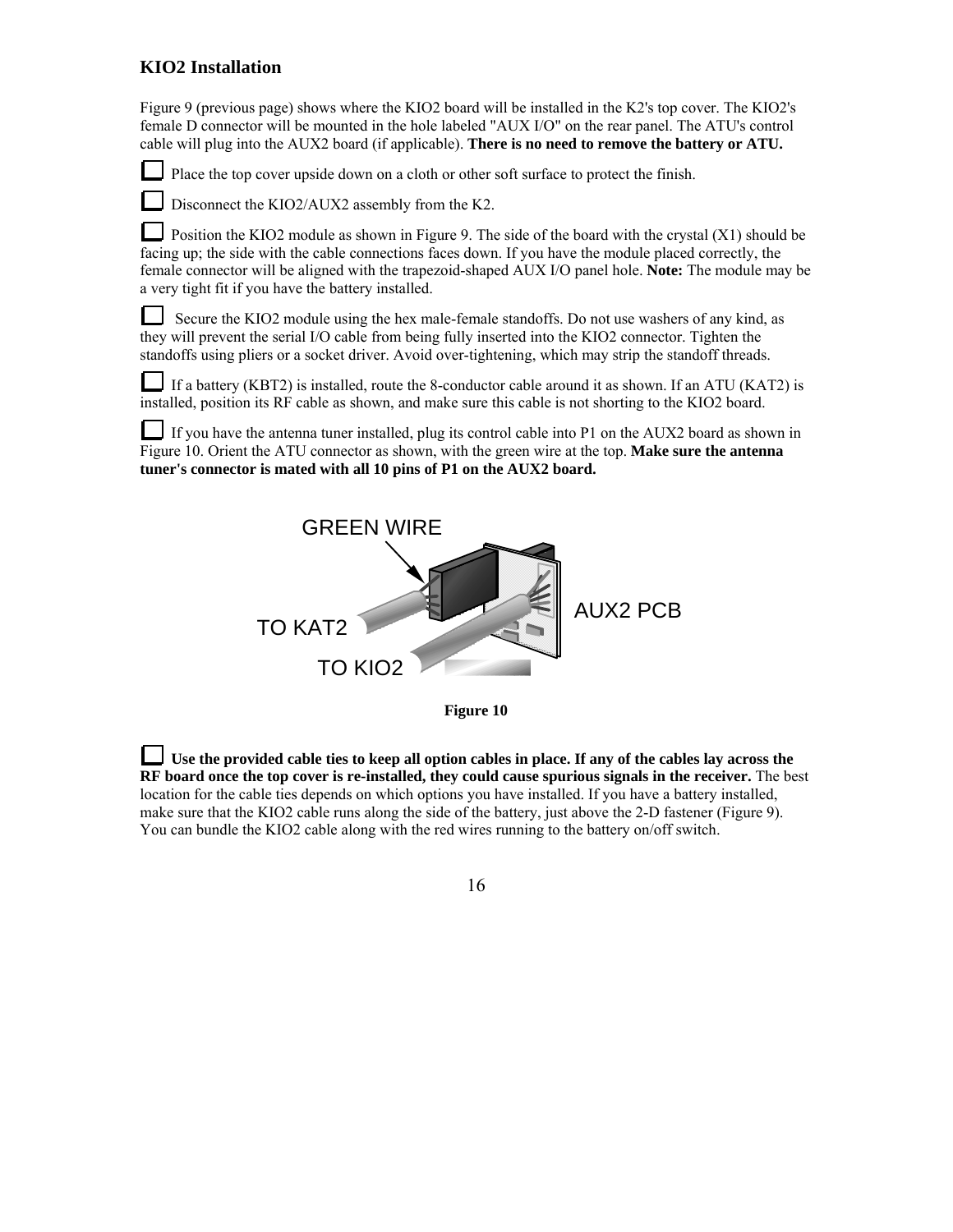$\blacktriangleright$  Place the top cover to the right of the K2, on its right edge, while plugging in cables in the following steps. It may be helpful to place a 2-3" stack of books at the right side of the K2 as a support for the top cover. **Be very careful not to short the battery terminals to the chassis.**

Plug in the speaker connector.

Plug the AUX2 board assembly into the K2 Control board. Make sure the AUX2 board is oriented as shown in Figure 6.

**i** Review the comments at the bottom of page 9 regarding the ATU and battery connectors. **Plugging them in at the wrong locations on the RF board can damage one or more components.** 

If you have an ATU (KAT2), plug its RF cable into the K2 RF board connector labeled "AUX RF".

If you have an internal battery (KBT2), plug its cable into the K2 RF board connector labeled "AUX 12V".

Place the top cover onto the K2 carefully, adjusting the positions of cables as needed. Re-install the top cover hardware (six screws).

If a battery is installed, set its slide switch to the ON position if required.

**This completes assembly and installation of the KIO2.**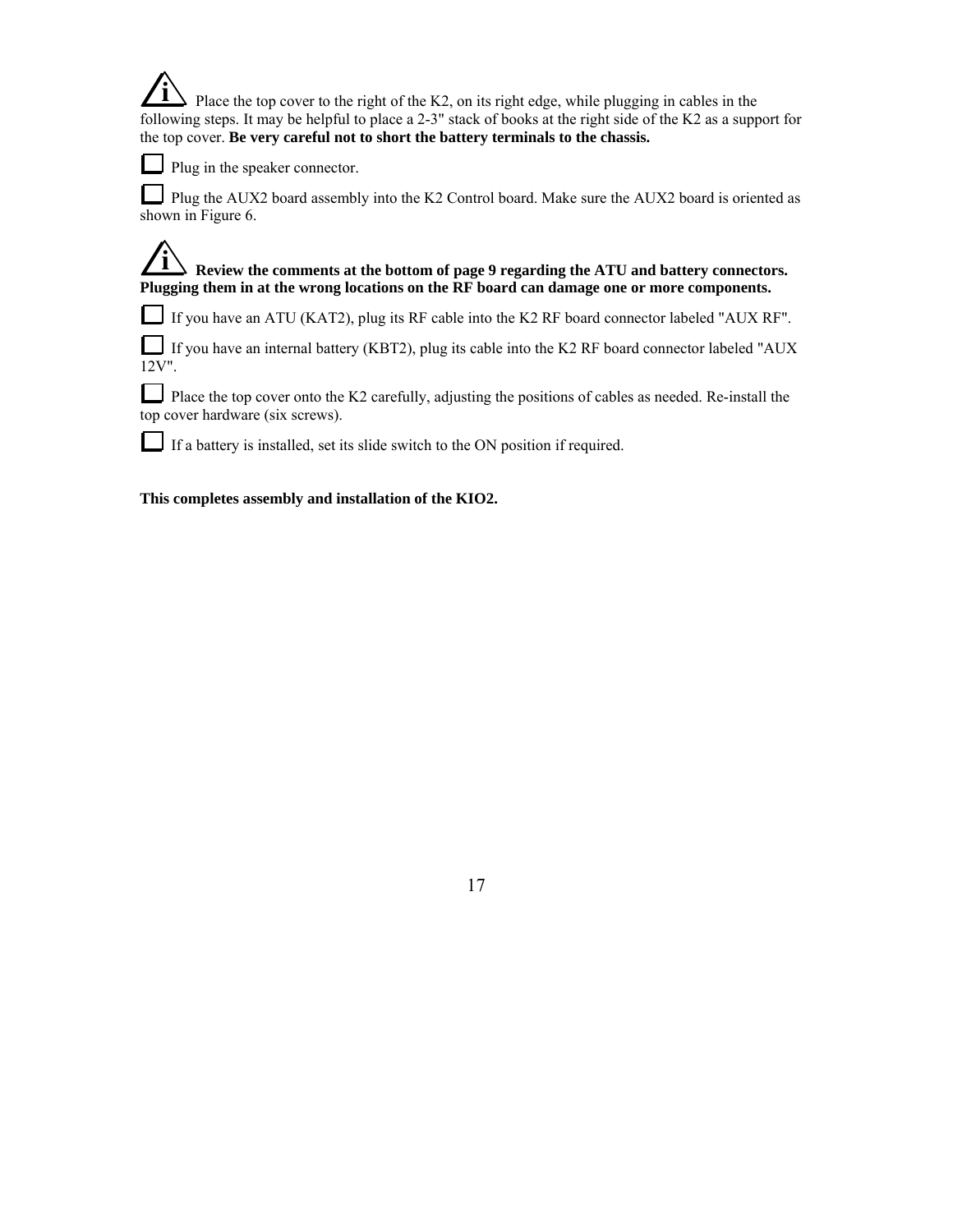## **Computer Control Using the KIO2**

#### *Computer, Antenna, and Noise Considerations*

Desktop computers and their peripherals--especially monitors and networking equipment--can generate spurious signals over wide portions of the HF spectrum. If your antenna is fed with coax, you may not hear any computer-generated noise at all. However, if you use an end-fed random-wire antenna that's connected directly to the transceiver, or use unshielded feedline (twin-lead, ladder line, etc.) you'll almost surely hear birdies or hash on some bands when the computer is on. Even if the computer is not being used for communication with the K2, its RFI may be heard on quiet bands.

If computer-generated noise is a problem at your QTH, you may have to improve your ground system, reorient your antenna(s), move the antenna(s) farther away, or use coax feed. When you're only using the computer to control the transceiver, you may be able to turn off networking equipment and switching power supplies, which are the worst offenders.

Some types of weak, computer-modulated noise heard on quiet bands can be reduced in amplitude by disabling the KIO2's on-board crystal oscillator. The negative supply voltage is then derived from the computer's "RxD" signal. This alternative is described in the Troubleshooting section.

#### *Software Configuration*

 $\overline{a}$ 

The KIO2 is intended to be compatible with a wide range of existing PC-based logging, DXing, remote control, and contesting applications. However, we cannot guarantee 100% compatibility. Some applications have been (or will be) modified by their developers to take advantage of the K2's full command set.

In general, software used with the K2 should be set up as follows:

| <b>Radio Type:</b> | Elecraft $K2^2$                                                                      |
|--------------------|--------------------------------------------------------------------------------------|
| <b>Interface:</b>  | 4800 baud, 8 data bits, no parity, 2 stop bits (1 stop bit will also work)           |
| Handshaking:       | Set to "None" if this choice is provided. No hardware handshaking is required.       |
| Polling:           | Many programs periodically <i>poll</i> the radio to see if the operator has manually |
|                    | adjusted any of the controls. The K2 can respond very quickly to these requests, but |
|                    | we recommend a setting of 1-3 seconds to minimize possible computer noise.           |
| <b>TX Polling:</b> | Polling during transmit is allowed, but we recommend turning it off.                 |

**Table 1** (page 19) may provide further details about using your software with the K2. Check our web site for more up-to-date information. Also available on the web is the *Elecraft KIO2 Programmer's Reference*, which you can consult when writing your own K2 control programs.

<sup>&</sup>lt;sup>2</sup> If your software does not list the K2, select the TS-570D or the closest equivalent (950, 850, 50). The K2 can recognize a large subset of TS-570 commands. (TS-570 is a trademark of the Kenwood Corporation.)

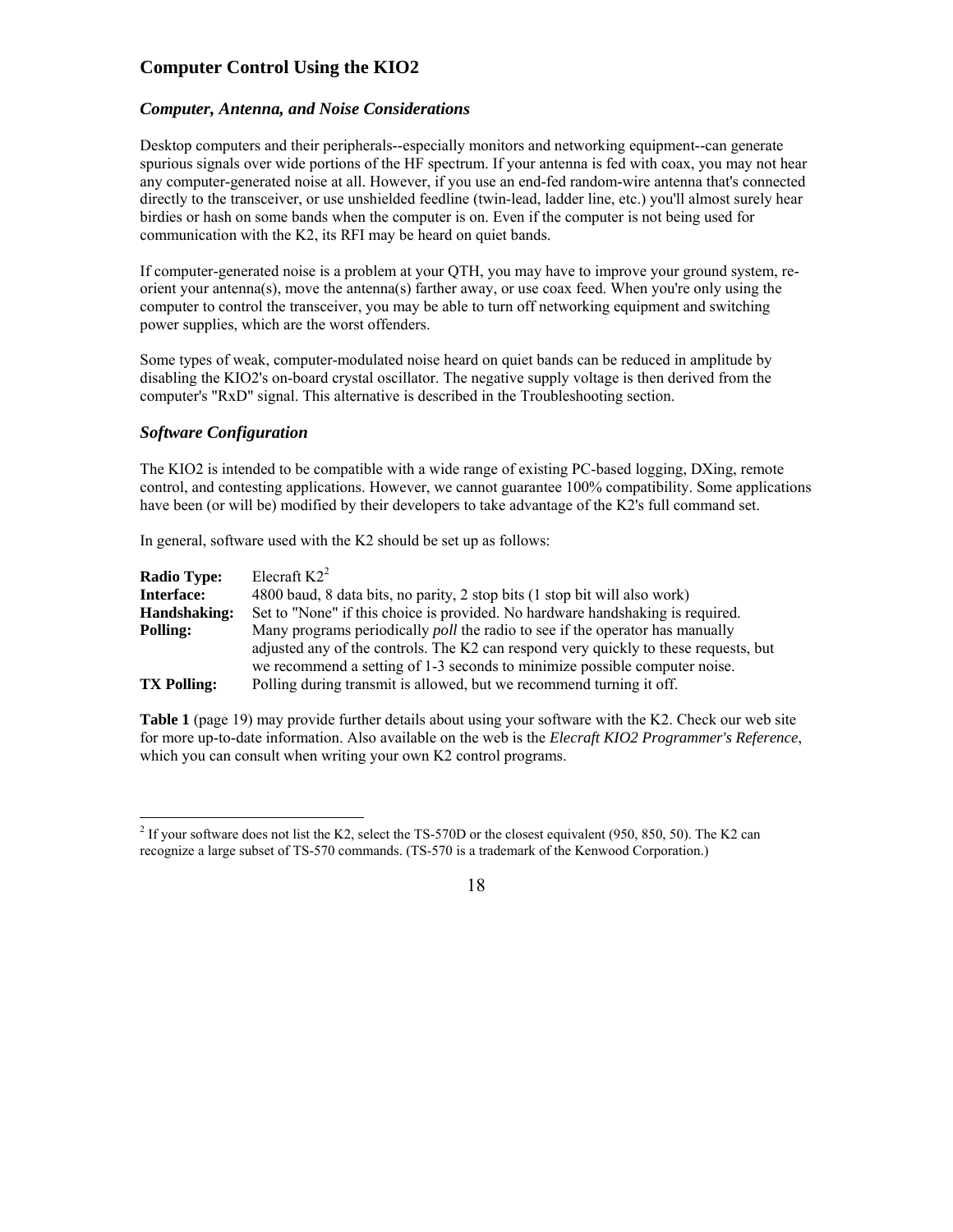| Program            | <b>K2 Configuration and Operating Notes</b>                                |
|--------------------|----------------------------------------------------------------------------|
| <b>CT</b>          | DOS program; requires a batch file to start up correctly (for details see  |
|                    | http://www.k1ea.com/hintkink.htm). In the batch file, use the command      |
|                    | COMTSRx -Px -B4800 -N82 $(e.g., x = 1 for COM1)$                           |
|                    | Set Radio 1 to TS950 if K2 is not in the list. Optional: change bands from |
|                    | the K2 manually the first time so CT can store the values for VFO A and    |
|                    | VFO B for each band (*). You can then change bands from the PC or K2.      |
| DX4WIN             | Use Kenwood (generic) radio type, 4800 baud. Default polling rate is       |
|                    | 6000 msec with 6 retries, but 1000-2000 msec is recommended. Clicking      |
|                    | on a DX spot may set the wrong mode, due to the order in which the         |
|                    | program sends the mode and band-change commands (*). If you use            |
|                    | "scanning" mode, don't set it up to scan multiple bands, since this could  |
|                    | cause excessive K2 relay wear, especially if unattended.                   |
| K2REMOTE, K2VOICE  | See descriptions on page 20.                                               |
| Log-EQF, Rig-EQF   | A modified rig file for these programs that better supports the K2's       |
|                    | RTTY and RTTY-reverse modes can be found on our web site.                  |
| <b>MixW</b>        | Ver. 2.02 and later includes K2 support (may be listed under Kenwood).     |
| NA                 | Run the "CONFIG" program. Select F4 (Serial Port Setup).                   |
|                    | On the desired port, set baud to 4800, and set device to XCVR1.            |
|                    | Select F5 (Equipment Configuration). Set XCVR #1 to KENWOOD1               |
|                    | Run NA. Go to the Equipment Control Panel and check Radio #1.              |
| <b>RCP570</b>      | TS-570 emulation; some controls not applicable to the K2. Since the K2     |
|                    | supports only a subset of TS570 commands, the program will time out on     |
|                    | the others, and can take up to 30 seconds to turn on the radio display on  |
|                    | start-up. Don't use SEND button (hangs the computer).                      |
| T-R Log            | Ver 6.63 includes Elecraft K2 as a radio type.                             |
|                    | For older versions, in the configuration file (.cfg), set:                 |
|                    | RADIO ONE TYPE = TS570                                                     |
|                    | Also add SHIFT KEY ENABLE = TRUE to use the right and left                 |
|                    | SHIFT keys to change the receive frequency when RIT is on. Hitting         |
|                    | both shift keys simultaneously resets the RIT to zero.                     |
| <b>TRX</b> Manager | RTS/CTS loop-back required at computer end (pin 7 to pin 8).               |
| WriteLog           | Check the "Poll" box, and select No for "Comm PTT".                        |
| <b>YPLOG</b>       | Specify 2-wire mode (RxD/TxD, no handshaking). The program may             |
|                    | send the K2 "FL" filter selection commands, which are not supported.       |

**(\*)** These issues are likely to be resolved once full K2 support is added by the program's developer.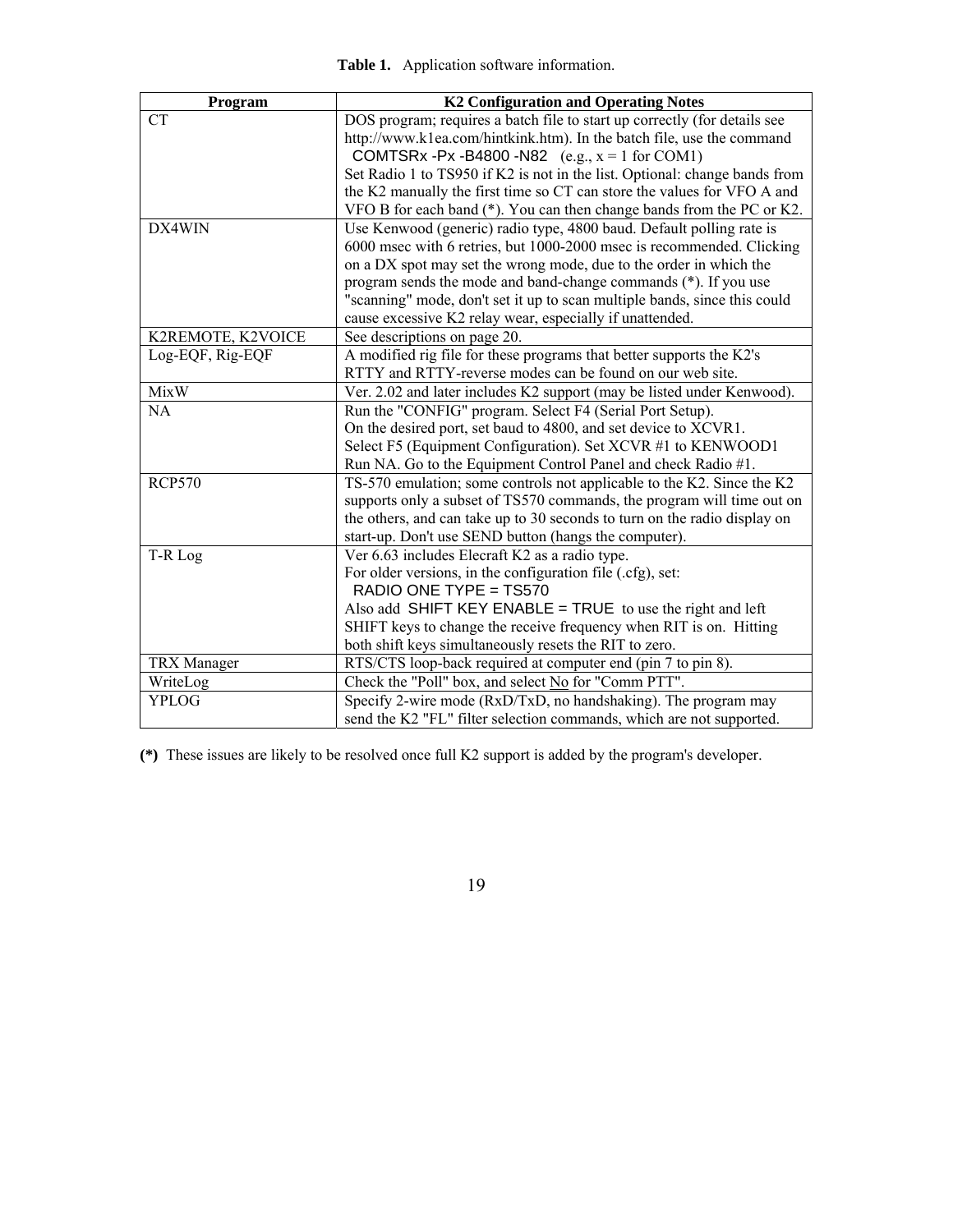#### *Using the K2REMOTE and K2VOICE Programs*

K2REMOTE provides flexible remote control of the K2, even over the Internet (using TCP/IP).

K2VOICE is a voice feedback program for the K2 which make the K2 fully usable by hams who are unable to see the normal K2 controls and displays.

Both of these programs were developed by Elecraft for use with the KIO2. You can download the programs and associated documentation from our web site.

#### *CW Keying and PTT*

There are three basic ways to key the K2 when using a computer:

- 1. **Directly-connected microphone, hand key, paddle, etc.:** This is the simplest method, and may be preferred if you don't plan to use the computer to generate CQs and contest exchanges, etc.
- 2. **Serial or parallel-port** *control line* **keying:** Most programs support this method. In SSB mode the computer turns a selected control line on to activate PTT. In CW mode, the computer generates the dots and dashes, turning the selected control line on and off in response. The control line(s) used- which may be at RS-232 or TTL/CMOS levels--must be level-shifted for connection to the K2 key and/or mic jacks.
- 3. **"Virtual" keying, using computer commands sent to the KIO2's serial port:** In this case, no connection to the key or mic jacks is required for keying the K2. In SSB mode, the computer sends the K2 "TX" and "RX" commands, which the K2 responds to by turning PTT on and off internally. In CW mode, the computer sends typed characters to the K2 using a "KY" command, and the K2 converts the characters to dots and dashes internally. This method of keying is supported by only a few remotecontrol applications, including RCP570 and Elecraft's K2REMOTE program. (For details on the TX, RX, and KY commands, refer to the KIO2 Programmer's Reference.)

Case (2) above is by far the most common. Connection diagrams showing how to use serial or parallel port control lines are usually provided in the program's user manual.

In the case of a serial port control line, you can use the spare wire (white) in the 4-conductor cable for CW or PTT keying. You'll need to connect this wire to the specified control line at the PC end. At the K2 end, a simple level converter using an NPN transistor will be required (usually diagrammed in your program's user manual). The white wire must then be brought out from the connector at the K2 end and routed to a  $1/8<sup>th</sup>$  inch stereo plug for the key jack. You can optionally use two diodes (or two transistors) to take advantage of the K2's "auto-detect" feature, allowing both the computer and a keyer paddle to be connected to the K2's key jack at the same time.

Additional information on this topic can be found on our web site.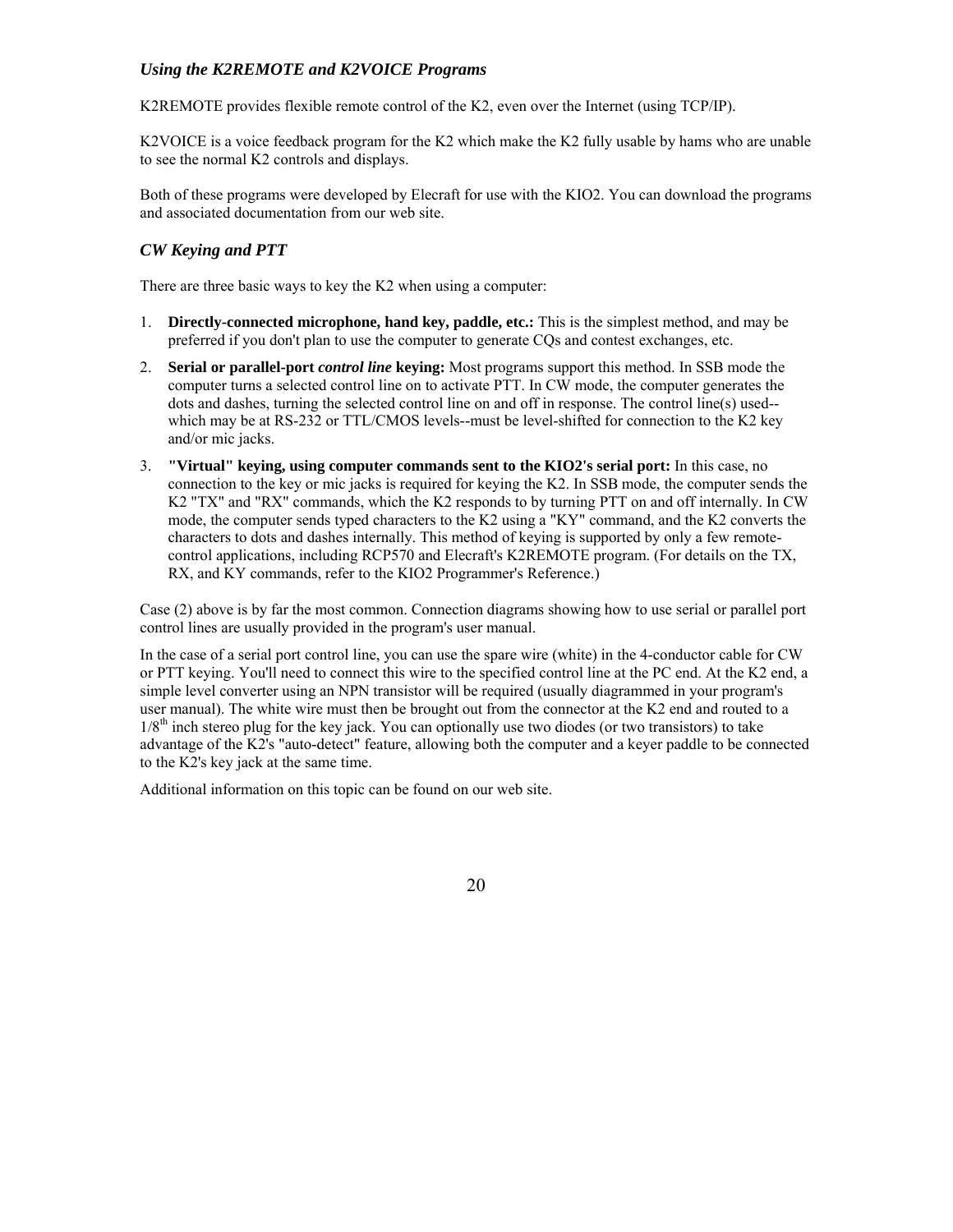# **Connecting Other Equipment to the KIO2**

The KIO2's 9-pin connector provides a number of signals in addition to those needed for the RS-232 serial interface (Table 2). **Note:** Use pin 1 as the electrical ground for any external devices. Pin 5 should only be used as the RS-232 ground return to the computer.

| J1 Pin                  | <b>Signal Description</b> | <b>Notes</b>                                                           |  |  |  |  |
|-------------------------|---------------------------|------------------------------------------------------------------------|--|--|--|--|
|                         | Chassis Ground            | RF/DC ground (use pin 5 for RS-232 signal ground)                      |  |  |  |  |
| $\overline{2}$          | TxD                       | RS-232 data from K2 to computer (RF filtered)                          |  |  |  |  |
| $\overline{\mathbf{3}}$ | RxD                       | RS-232 data from computer to K2 (RF filtered)                          |  |  |  |  |
| $\overline{4}$          | <b>ALC</b>                | Automatic Level Control from an external amp to the SSB                |  |  |  |  |
|                         |                           | adapter. Refer to our web site for related application notes.          |  |  |  |  |
| 5                       | RS-232 Sig. Ground        | RS-232 ground return (for computer serial data; RF filtered)           |  |  |  |  |
| 6                       | <b>AuxBus</b>             | K2 configuration network (RF filtered), intended for use               |  |  |  |  |
|                         |                           | with external AuxBus-compatible peripherals. Connections               |  |  |  |  |
|                         |                           | made to this line must be shielded, and total bypass                   |  |  |  |  |
|                         |                           | capacitance should be between .001 and .005 µF. Excessive              |  |  |  |  |
|                         |                           | capacitance may cause auxBus data transmission errors.                 |  |  |  |  |
| $\overline{7}$          | <b>RF</b> Detect          | RF level feedback (DC), intended for use with external                 |  |  |  |  |
|                         |                           | SWR bridges (when a KAT2 is not installed). A low-                     |  |  |  |  |
|                         |                           | impedance $(< 100 \text{ ohms})$ DC signal driving this line will      |  |  |  |  |
|                         |                           | override the K2's internal RF detector. Refer to the KAT2              |  |  |  |  |
|                         |                           | ATU schematic for an example. Improper use of this line                |  |  |  |  |
|                         |                           | could result in incorrect K2 power settings, high current, etc.        |  |  |  |  |
| 8                       | DC Supply Voltage         | This is intended as a power-on signal from the $K2$ , and/or           |  |  |  |  |
|                         |                           | for powering low-current external peripherals. Total load              |  |  |  |  |
|                         |                           | current should be kept under 50 mA continuous, 80 mA                   |  |  |  |  |
|                         |                           | peak to avoid damage to L1 on the AUX2 board. A 150- $\Omega$          |  |  |  |  |
|                         |                           | or larger series current limiting resistor should be used.             |  |  |  |  |
|                         |                           | Bypass capacitors in external equipment must be placed on              |  |  |  |  |
|                         |                           | the <i>far end</i> of the limiting resistor (i.e., not on the K2 end). |  |  |  |  |
| 9                       | 8 V Receive               | 8 V on receive, 0 V on transmit (approx.), current-limited to          |  |  |  |  |
|                         |                           | 2 mA. This signal is intended for use sequencing external              |  |  |  |  |
|                         |                           | amplifiers. A new firmware feature allows the 8 V receive              |  |  |  |  |
|                         |                           | line to remain low during the entire $T - R$ delay to reduce           |  |  |  |  |
|                         |                           | CW-mode relay switching. See the K2 Rev. 2 Firmware                    |  |  |  |  |
|                         |                           | manual for further details.                                            |  |  |  |  |

|  | Table 2. KIO2 Signal Descriptions. |  |
|--|------------------------------------|--|
|  |                                    |  |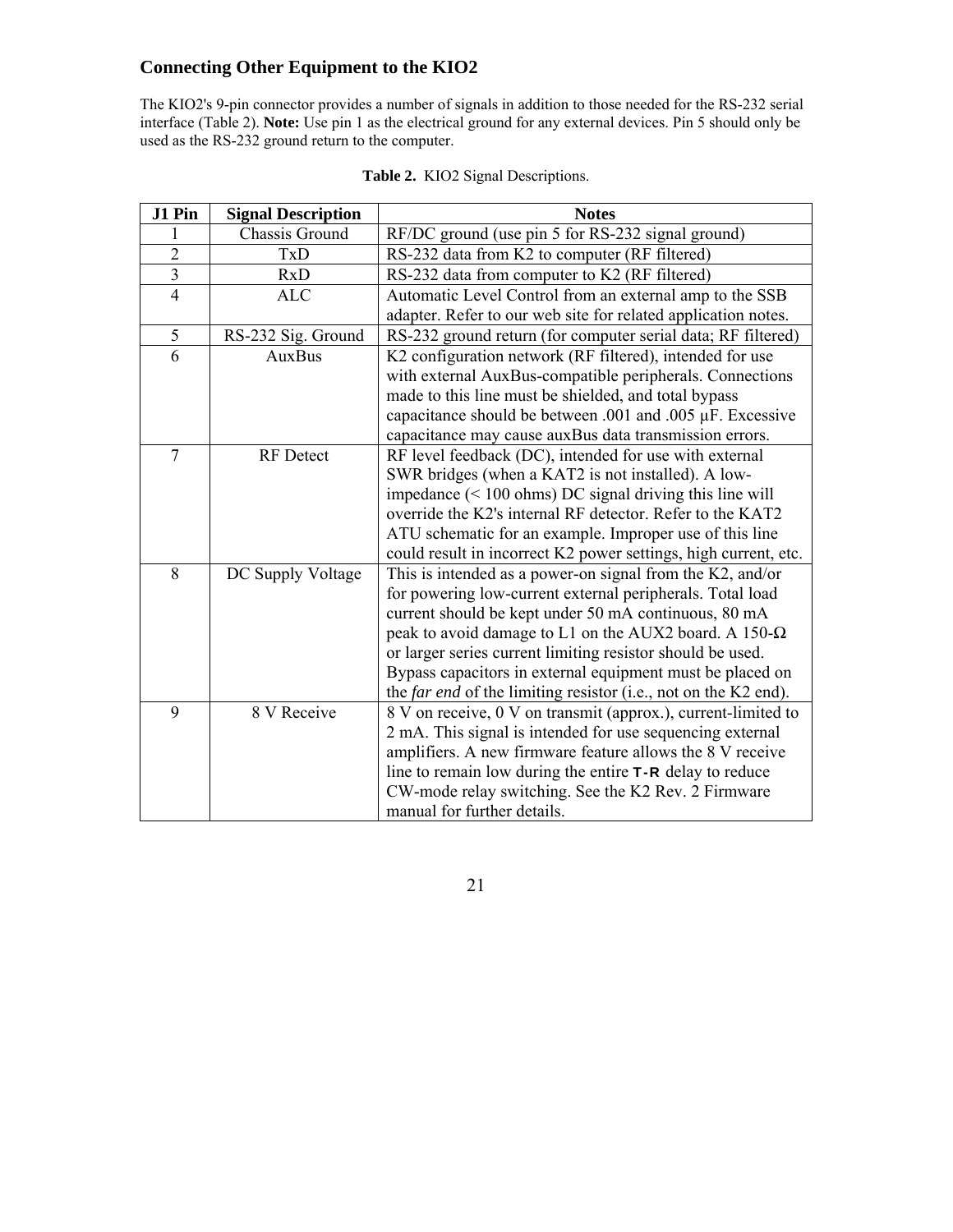#### **Troubleshooting**

If your symptoms are not covered below, check the orientation of all components, connectors, and wiring; look for cold solder joints; and check all DC voltages (see DC Voltage Chart).

**Band changes take longer than before:** This is completely normal, and has nothing to do with the KIO2. The new K2 firmware (revision 2.01 or later) suppresses relay switching during rapid band changes. The receiver will come alive about 1/2 second after the last tap of **BAND+** or **BAND-** .

**No KIO2 to computer data communication:** Usually this is caused by a broken or poorly soldered I/O connection, or by incorrect setup of the computer program. Verify the baud rate (4800) and related settings at the computer, and make sure the **PORT** menu entry in the K2 is set to **ON**. Your software may require the CTS/RTS loopback shown in Figure 7. Also, some PC programs work only under DOS or require extra serial port configuration steps. Check our web site for further information about your software or PC.

**No characters are echoed when typing using Hyperterminal:** There is a bug in some versions of Hyperterminal that prevents local character echo even if the appropriate box is checked. A link to a corrected version or patch may be available on our web site.

**Missing sidetone:** The Control board modification, which was made to improve RS-232 interface performance, changes the source of the sidetone to pin 4 of U8. The original sidetone source, pin 25 of U6, becomes the serial transmit pin. The K2 needs to be configured to recognize the new sidetone source as explained on page 11. If the sidetone still can't be heard, re-check all Control board modification steps.

**No (-) supply voltage at U1-8:** The KIO2's crystal oscillator may not be running. This oscillator operates at about 16.29 MHz. Most K2's can tune to this frequency, where you can hear the KIO2's signal. First, switch to the 17-meter band (18 MHz). Next, tune the VFO to the KIO2's oscillator frequency; the signal should be loud and stable. If you can't find the signal, it may be because your K2's VFO cannot tune this low in frequency. Try looking for the KIO2 oscillator signal using a general-coverage receiver, with a short length of wire as an antenna (drape the wire near the KIO2). If you still can't find the signal, proceed with the DC voltage checks.

**Strong noise signals heard on one or more bands:** This could indicate that the KIO2's 8-wire cable, or another option cable, is laying directly on top of the K2's RF board. Remove the top cover and re-dress the cables using cable ties. It may actually be easier to remove the right side panel for this purpose, since you can see exactly how all of the cables are positioned with the top cover in place.

**Weak noise signals heard on quiet bands:** It's nearly impossible to eliminate *all* computer-related noise. However, you may be able to eliminate some weak, computer-modulated signals heard on quiet bands. This involves disabling the KIO2's on-board 16.29 MHz crystal oscillator. If you disable the oscillator, the (-) supply voltage for the KIO2 is then derived from the computer's "RxD" signal at pin 3 of J1 (on the KIO2 board). *This will not work in all cases,* since some computers don't provide an adequate voltage level on the RxD line**.** 

To disabled the oscillator, remove R2 on the KIO2 (47 ohms). Do before and after tests on the suspected noise signal to verify that this eliminates it. Then test the KIO2 with the software application to make sure it still functions correctly. Do this with each computer to be used with the K2.

<u>22</u>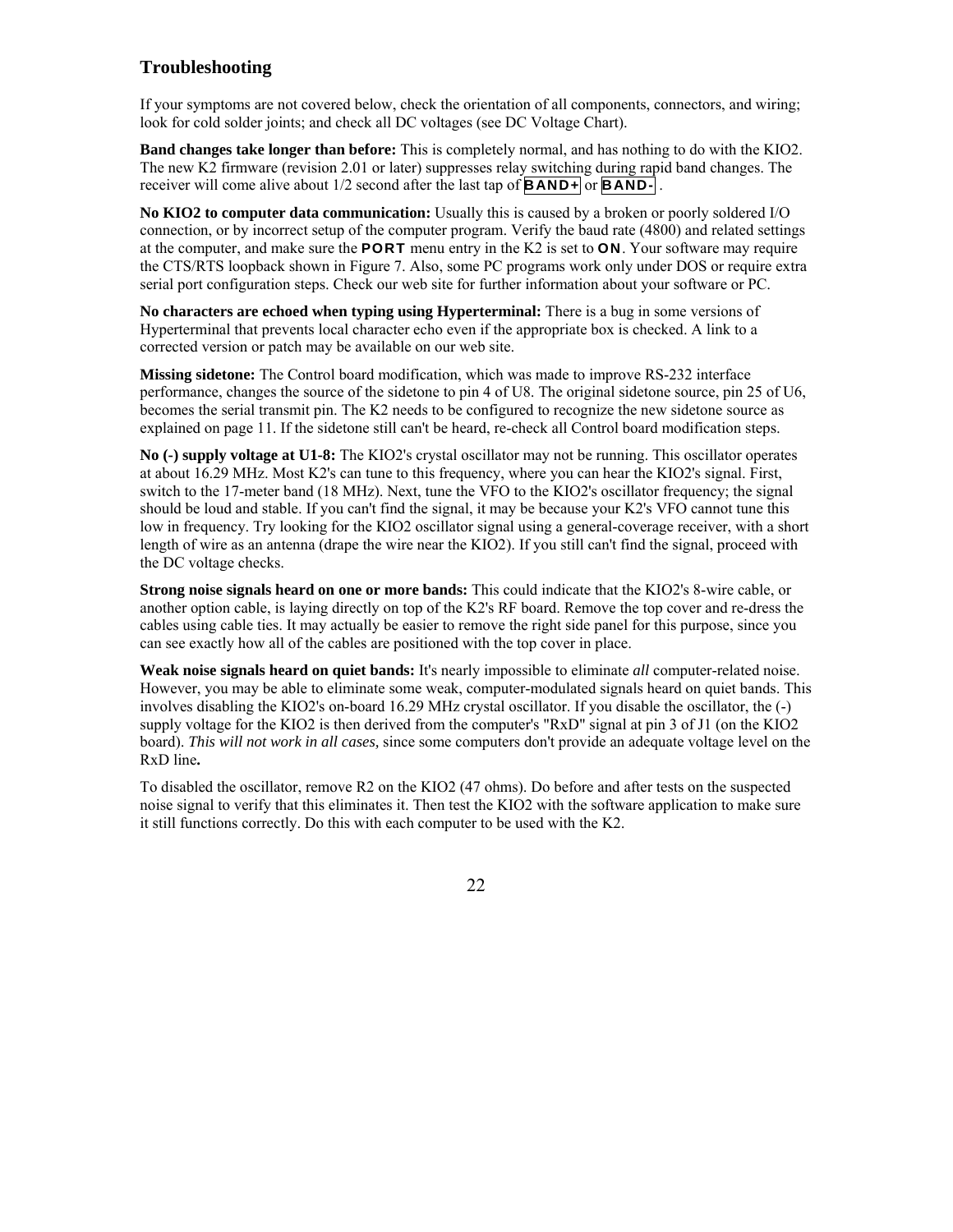#### **DC Voltage Chart**

These measurements were made with a 14 V power supply, R2 installed, and no computer or other external equipment connected to J1 on the KIO2. Negative voltages may vary by  $+/- 3V$  or more without affecting performance. Voltages marked with an asterisk (\*) may vary due to DMM probe loading effects.

| Pin    | v        | Pin    | v    | Pin     | v        | Pin    | v            | Pin     | v  | Pin    | v     | Pin    | v            |
|--------|----------|--------|------|---------|----------|--------|--------------|---------|----|--------|-------|--------|--------------|
| $J1-1$ | $\theta$ | $U1-1$ | 14   | $U1-10$ | $\theta$ | $J2-1$ | 5.0          | $J2-10$ | 0  | $Q1-G$ | $-1*$ | $D3-A$ | $-4*$        |
| $J1-2$ | $-8$     | $U1-2$ | 0.1  | $U1-11$ |          | $J2-2$ | 5.5          |         |    | $Q1-S$ | $0*$  | $D3-C$ | $\mathbf{0}$ |
| $J1-3$ | 0.1      | $U1-3$ | 14   | $U1-12$ | 5        | $J2-3$ | 5            | $U2$ in | 14 | $O1-D$ | 14    | $D4-A$ | $-1*$        |
| $J1-4$ | 4.5      | $U1-4$ | 0.1  | $U1-13$ | 4.5      | $J2-4$ | $\theta$     | Out     | 5  |        |       | $D4-C$ | 5            |
| $J1-5$ | $\theta$ | $U1-5$ | -8   | $U1-14$ | $\theta$ | $J2-5$ | $\mathbf{0}$ |         |    | $D1-A$ | $-9$  |        |              |
| $J1-6$ | 5.5      | $U1-6$ | 0.1  | $U1-15$ | 4.5      | $J2-6$ | $\theta$     |         |    | $D1-C$ | 0.1   |        |              |
| $J1-7$ | 0        | $U1-7$ | 14   | $U1-16$ | 5        | $J2-7$ | 4.5          |         |    | $D2-A$ | $-9$  |        |              |
| $J1-8$ | 14       | U1-8   | $-9$ |         |          | $J2-8$ | 14           |         |    | $D2-C$ | $-4*$ |        |              |
| $J1-9$ | 8        | $U1-9$ | 0    |         |          | $J2-9$ | 8            |         |    |        |       |        |              |

#### **Circuit Details**

Refer to the schematic diagram, page 24.

U1 is an RS-232 transceiver IC. It converts the 5V logic-level signals at pins 11 and 12 (RX and TX data) to RS-232 levels, typically +/- 5 to +/- 12 VDC. Q1 is a Colpitts oscillator that drives a negative-going detector ( $D2/D3$ ). The negative voltage is filtered by C8 and supplied to U1 (pin 8) as the (-) transmit supply voltage (Vss). L2-L4 and C3-C6 provide pi-net RF filtering. The RS-232 signal ground (J1, pin 5) is isolated from the chassis ground (pin 1) to reduce noise pickup.

If the on-board crystal oscillator is disabled by removing R2, the negative supply voltage (U1 pin 8) is derived from the RxD line (J1 pin 3) rather than from the oscillator. This voltage will vary depending on the K2's serial I/O transmit duty cycle as well as the quiescent voltage supplied by the computer on RxD. If the on-board oscillator is running (R2 installed), the negative supply voltage will be determined by either the RxD line or the detector output (D2/D3), whichever is more negative.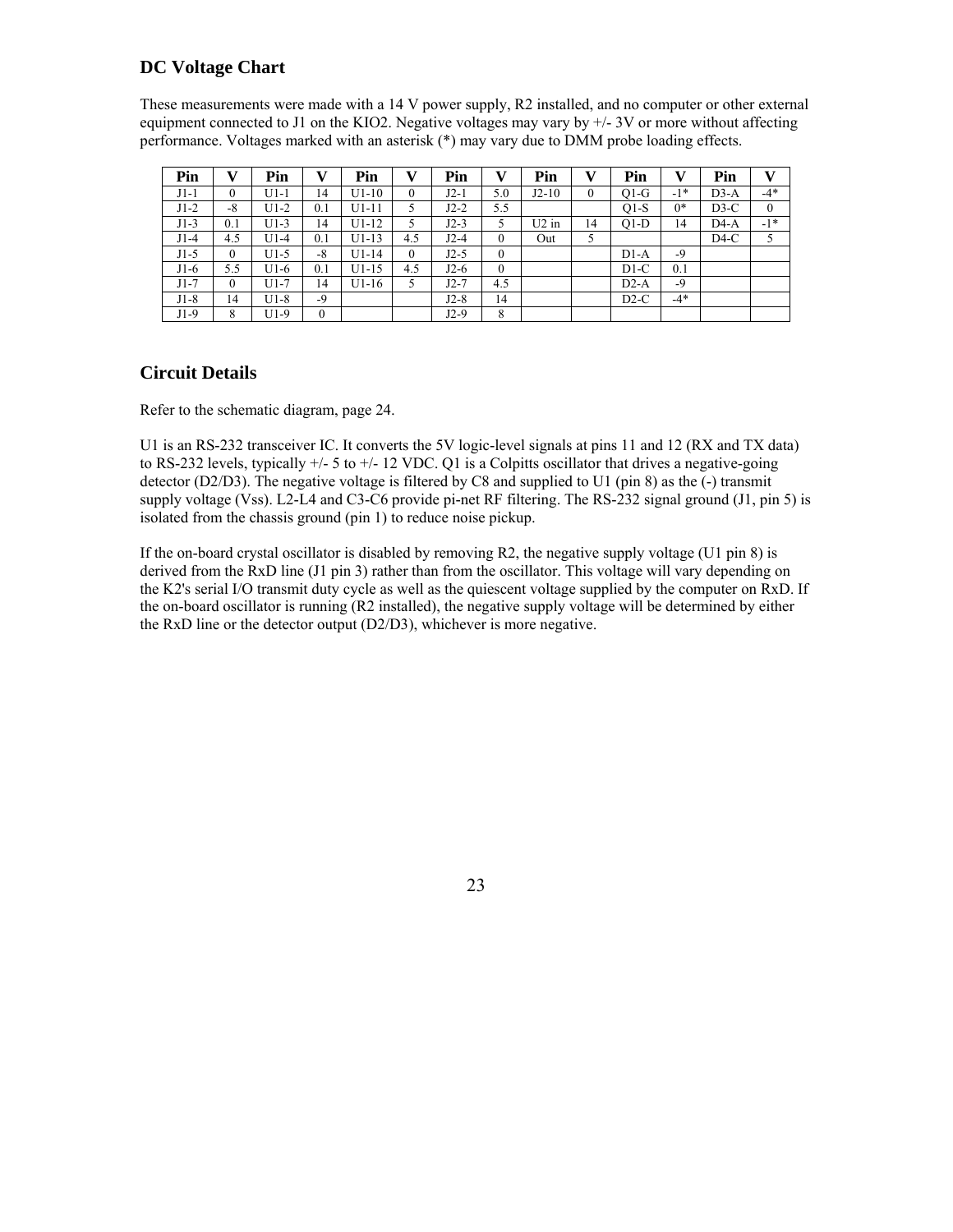

 $\overline{C}$  = On bottom of PC board.

| KIO2 Aux I/O Adapter<br>Elecraft |      |               |        |  |  |  |  |
|----------------------------------|------|---------------|--------|--|--|--|--|
| By W. Burdick                    | Rev. | Date          | Sht.   |  |  |  |  |
| E. Swartz                        |      | $6 - 13 - 01$ | 1 of 1 |  |  |  |  |

<u>24</u>

L1

 $C_1 \perp 15\mu$ H  $\perp 15\mu$  C2

 $\hat{\mathcal{P}}$ 

 $\overset{\smile}{=}$ 

12V

 $\top$  .01